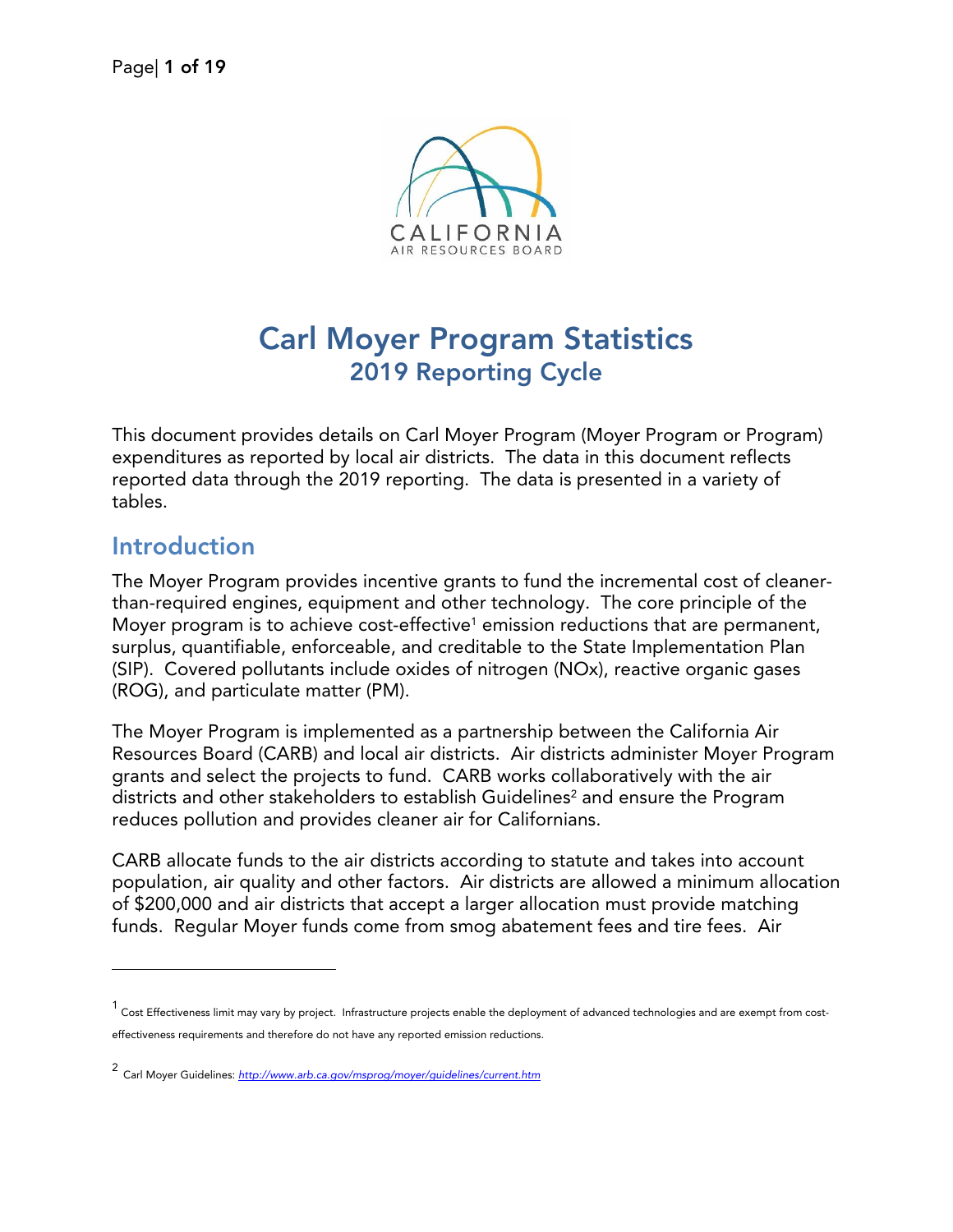districts use local funds, often motor vehicle registration fees under Assembly Bill (AB) 923, as matching funds.

The Moyer program funds a variety of project types in various source categories. The pie chart below shows the percent of funds spent in the different source categories since the inception of the program.



**Chart 1: Percent of Funds by Source Category since Inception in 1998**

## **Background**

l

Air districts report to CARB annually, by August 29 of each year, on the details about the program and projects they have funded. Data is reported to the Clean Air Reporting Log (CARL)<sup>[3](#page-1-0)</sup> and the air districts certify that the data is accurate and complete.

Funding Timeline: The Moyer Program began in 1998 and funds were first allocated in FY 1998-99, called "funding year 1." The most current funding year being expended

<span id="page-1-0"></span><sup>3</sup> Clean Air Reporting Log (CARL) database: *<http://www.arb.ca.gov/app/cmp/index.php>*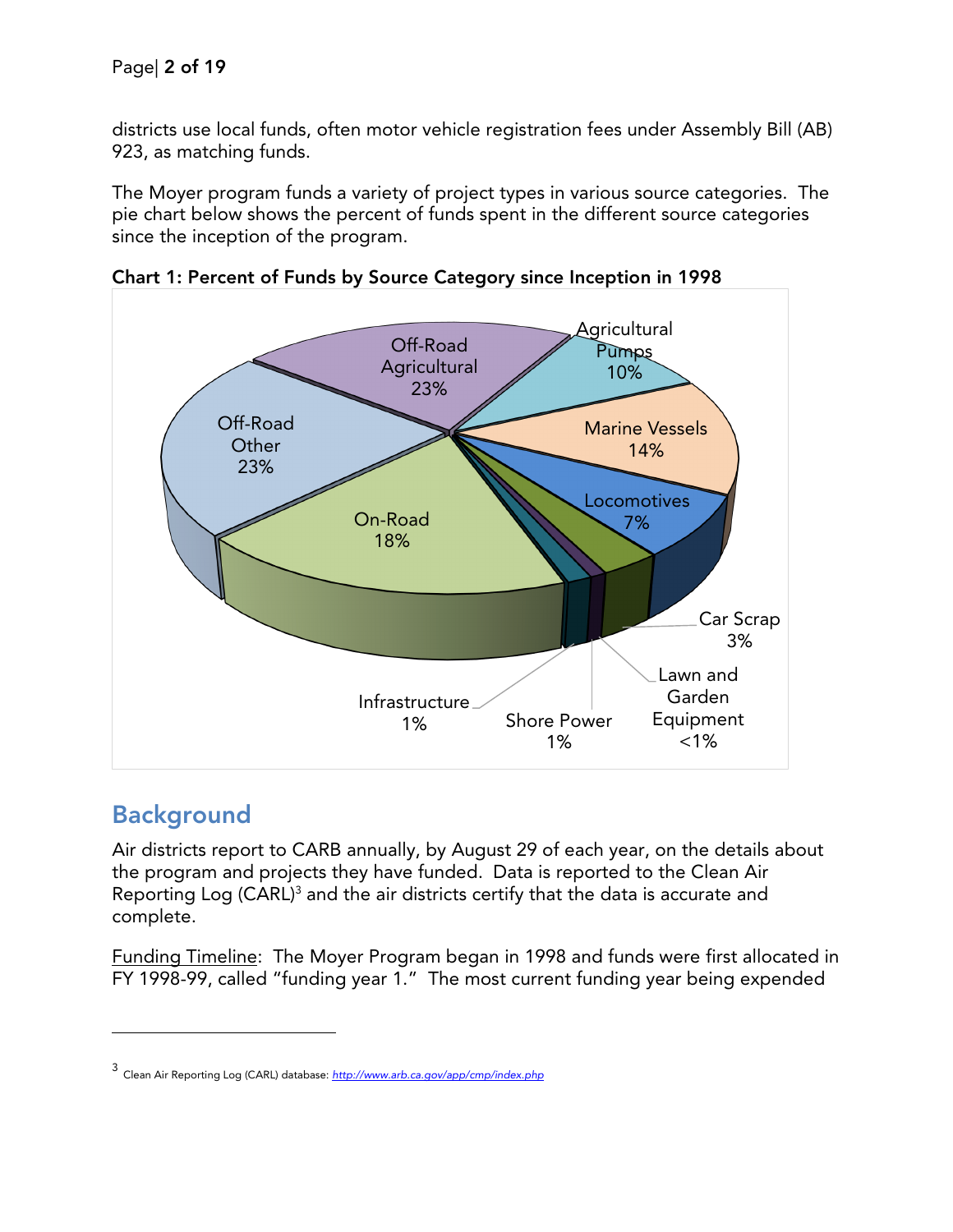is funding year 21 (FY 2018-19), which is not complete yet. Air districts have 4 years to liquidate each year of funds received. See the table below for examples:

| <b>Fiscal Year</b><br>Allocation | Funding<br>Year | Liquidation<br>Year |
|----------------------------------|-----------------|---------------------|
| 2015-16                          | 18              | 2020                |
| 2016-17                          | 19              | 2021                |
| 2017-18                          | 20              | 2022                |
| 2018-19                          | 21              | 2023                |

Emission Reductions: Emission reductions are reported in tons and are derived by multiplying the annual emission reductions by the life of each project. The project life is the number of years the project achieves surplus emission reductions; it is also the contract period. Emission reductions are provided in total tons for the project.

Source Categories: The data in the tables and charts provide program information by general source category and detailed source category. For example, the general source category data group "Off-Road - Other" includes off-road construction, offroad cargo handling, off-road ground support equipment, transportation refrigeration units and forklifts. The detailed source category table disaggregates this information by these specific equipment types and provides additional information related to whether the project involves equipment repower or replacement. Data are also displayed by funding year and air district.

Funds Executed vs. Total Allocated Funds: In Table 1 below, the Total Funds Allocation represents project and administration dollars granted to air districts; administration funds are used by air districts to support program implementation and outreach and are not spent on projects. Funds Executed represent the reported funds spent or dedicated to projects via contract or a voucher. Funding sources include regular Moyer funds, Match, Non-Match, Multi-District, Rural Assistance Program, State Reserve, and Moyer Interest. Note that funds reported as executed have not necessarily been liquidated yet. Please also note that air districts may report Non-Match AB 923 funded projects to CARB for SIP credit; however, there is no Non-Match allocation or target for air districts to meet. For that reason, funds executed may be greater than the allocation. Please note that summation of funds may slightly vary due to rounding.

Data Sources: Moyer Program data is compiled from 2 primary sources: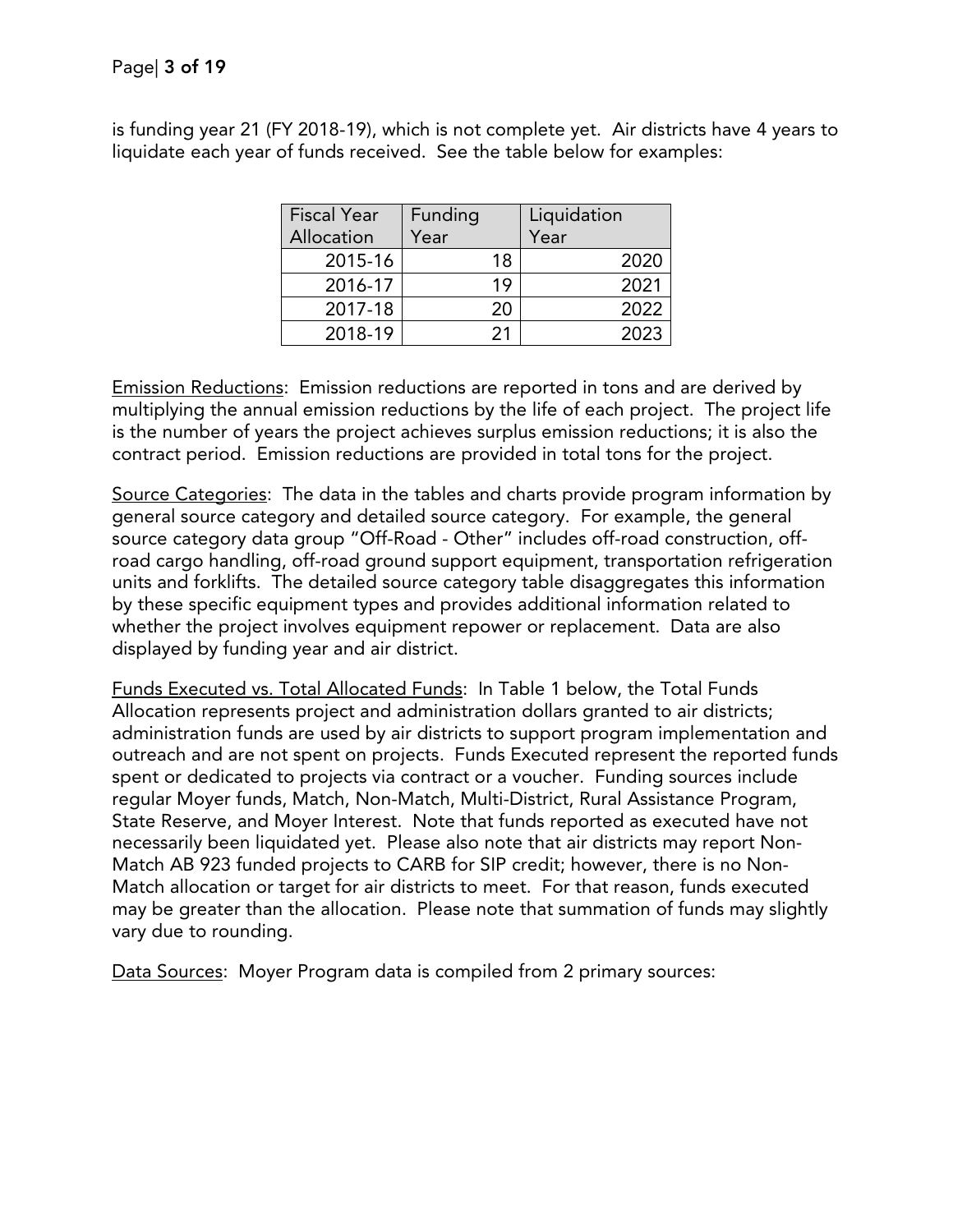- · Data for Funding years 1-7 in Table 3 is gathered from the Carl Moyer 2006 Status Report<sup>[4](#page-3-0)</sup>.
	- o The 2006 Status Report provided results for funding years 1-6. Incomplete data for funding year 7 is extrapolated based on an average of the funding years 1-6 data, for the purpose of estimating a complete total.
	- o Project life for years 1-7 is an average 9.7 years per table IV-2 on page 2 of the 2006 Status Report, for the purpose of calculations.
- · Data for funding years 8-21 is generated from the CARL database. For the 2019 reporting cycle reflected in the report:
	- o Funding years 8-17 are fully liquidated; all funds are paid-in-full and the projects they funded are operational.
	- o Funding years 18-21 are at various stages of implementation, from contracted to liquidated.
	- o Project life is based on reported information for each piece of equipment. Emission reductions are calculated over the full project life.
	- o Funds executed will vary as projects are edited, added and dropped. Four funding years are in flux within every reporting cycle, so data are subject to change.

## **Changes from Last Update**

The Moyer Program Statistics were last updated in 2017; these 2019 Moyer Program Statistics reflect data reported up to the 2019 reporting cycle. The data is also updated to include district allocations for funding year 20 and 21.

A table reflecting zero emission technology is added, showing electric vehicle/equipment funded with the Moyer Program since funding year 8.

l

<span id="page-3-0"></span><sup>4</sup> Carl Moyer 2006 Status Report: *<https://ww3.arb.ca.gov/msprog/moyer/status/status.htm>*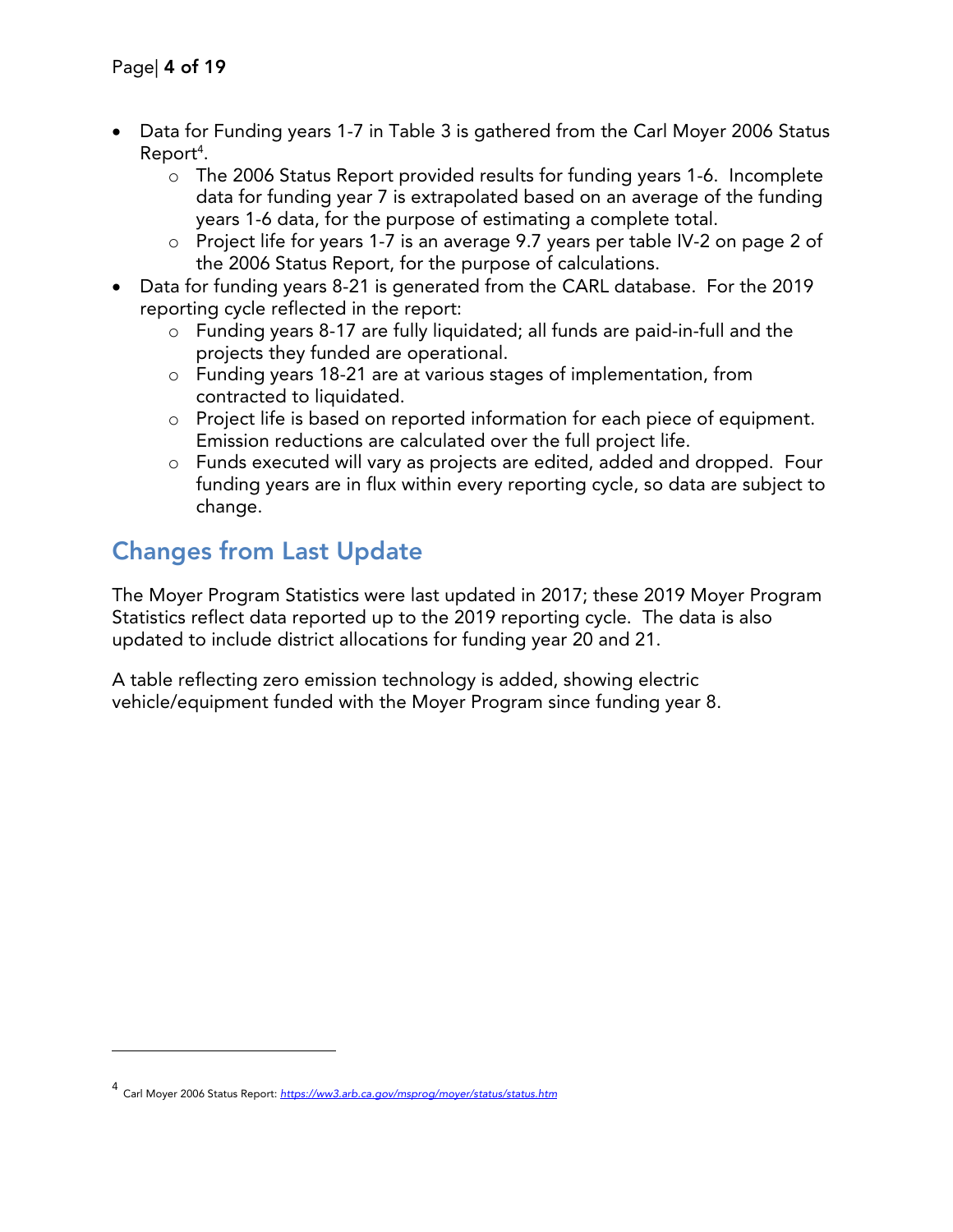## **Program Trends**

Although the Moyer Program was established more than 22 years ago, the types of projects funded have shifted over time to meet changing local and State air quality objectives. The types of projects funded are also affected by the economy, technology availability, and implementation of regulations. The pie chart below shows the percent of funds spent in the different source categories over the past five year.



**Chart 2: Percent of Funds by Source Category over Past Five Years**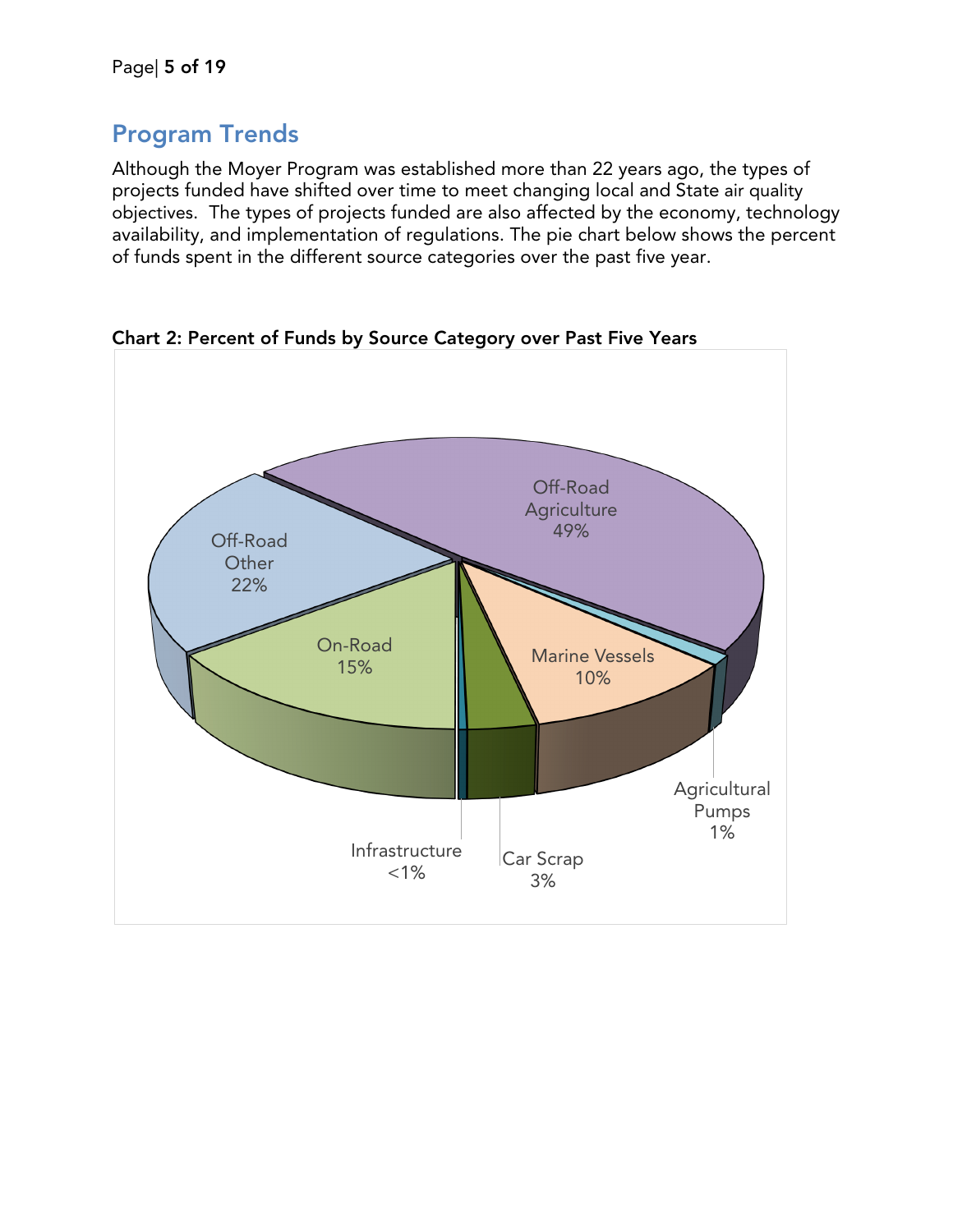## **Results and Tables**

|                     | Engine             | Life NOx+ROG | Life PM    | Funds                   | <b>Total Funds</b>      |
|---------------------|--------------------|--------------|------------|-------------------------|-------------------------|
|                     | Count <sup>4</sup> | $(tons)^3$   | $(tons)^3$ | Executed <sup>5</sup>   | Allocation <sup>2</sup> |
| <b>Grand Totals</b> | 67.924             | 194,514      |            | 7,156   \$1,148,489,567 | \$1,388,933,142         |

#### **Table 1: Moyer Program Summary for Funding Years 1-21**<sup>1</sup>

1. Table includes reported project information for funding years 1-21. Funding years 8-21 reflect total funded engines for all source categories in CARL with an executed contract. Category "Off-Road Other" includes construction, cargo handling, ground support, transportation refrigeration units, and forklifts equipment. Funding years 1-6 data are from the 2006 Status Report Table IV-1. Funding year 7 data was extrapolated based on an average of funding years 1-6 data and factored to account for incomplete data - see 2006 Status Report page 9 text.

2. Total Funds Allocated includes air district's project and administration funds for years 1-21 including regular Moyer, Match, Multi-district and State Reserve, Rural Assistance Program, and Moyer interest. Not all these funds have been fully liquidated. Non-match funds do not have an allocation.

3. Emission reductions are for the life of the project. For funding years 8-21 "life reductions" are derived by multiplying the annual emission reductions by the project life for each equipment. Project life for funding years 1-7 is 9.7 years, an average of the project lives published in the 2006 Status Report table IV-2 page 12.

4. Engine count includes repowers, retrofits, scrap, new purchases, and vehicle/equipment replacements.

5. Funds Executed includes funding and payments reported on projects including regular Moyer, Match, Non-match, Multi-district, State Reserve, Rural Assistance Program, and Moyer Interest.

| Table 2. Moyel I dildlig Tears T-2 I by Octicial Jource Category - Jince Inception in T770 |        |         |         |                       |
|--------------------------------------------------------------------------------------------|--------|---------|---------|-----------------------|
|                                                                                            |        | Life    |         |                       |
|                                                                                            | Engine | NOx+ROG | Life PM |                       |
| <b>General Source Category</b>                                                             | Count  | (tons)  | (tons)  | <b>Funds Executed</b> |
| On-Road                                                                                    | 7,828  | 25,396  | 680     | \$209,683,694         |
| Off-Road Other                                                                             | 3,190  | 40,844  | 1,428   | \$262,428,618         |
| <b>Off-Road Agricultural</b>                                                               | 4,149  | 22,490  | 950     | \$261,307,711         |
| Stationary and Portable Agricultural                                                       |        |         |         |                       |
| Engines                                                                                    | 7,811  | 61,504  | 2,368   | \$113,271,858         |
| <b>Marine Vessels</b>                                                                      | 2,166  | 31,862  | 1,462   | \$160,402,926         |
| Locomotives                                                                                | 222    | 8,618   | 237     | \$83,848,457          |
| Car Scrap                                                                                  | 31,143 | 3,268   | 17      | \$33,385,195          |
| Lawn and Garden Equipment                                                                  | 11,412 | 69      | 3       | \$1,654,677           |
| <b>Shore Power</b>                                                                         | 4      | 462     | 11      | \$8,875,880           |
| Infrastructure                                                                             | N/A    | N/A     | N/A     | \$13,630,549          |
| Total                                                                                      | 67,924 | 194,514 | 7,156   | \$1,148,489,567       |

#### **Table 2: Moyer Funding Years 1-21 by General Source Category - Since Inception in 1998**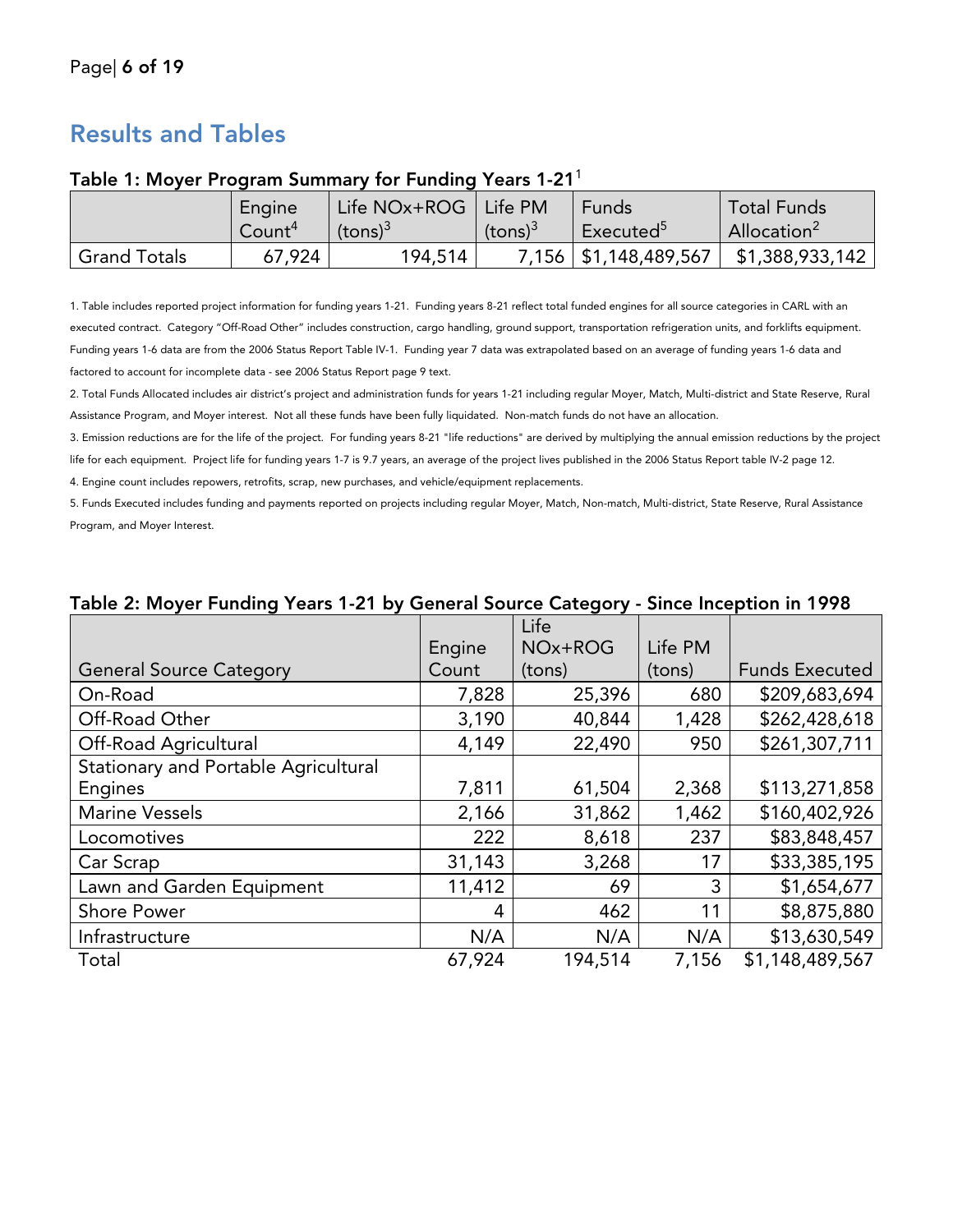|                                      |        | Life    |         |                       |
|--------------------------------------|--------|---------|---------|-----------------------|
|                                      |        |         |         |                       |
|                                      | Engine | NOx+ROG | Life PM |                       |
| <b>General Source Category</b>       | Count  | (tons)  | (tons)  | <b>Funds Executed</b> |
| On-Road                              | 2,782  | 15,426  | 418     | \$46,990,021          |
| Off-Road Other                       | 662    | 13,649  | 654     | \$25,165,414          |
| Off-Road Agricultural                | 157    | 628     | 26      | \$1,778,700           |
| Stationary and Portable Agricultural |        |         |         |                       |
| Engines                              | 4,326  | 39,834  | 1,778   | \$49,852,783          |
| <b>Marine Vessels</b>                | 606    | 16,629  | 954     | \$34,926,693          |
| Locomotives                          | 35     | 1,268   | 26      | \$3,184,149           |
| Car Scrap                            | 0      | O       | 0       |                       |
| Lawn and Garden Equipment            | 0      | C       | 0       |                       |
| <b>Shore Power</b>                   | 0      | 0       | 0       | Ω                     |
| Infrastructure                       | N/A    | N/A     | N/A     | 0                     |
| Total                                | 8,567  | 87,434  | 3,857   | \$161,897,759         |

#### **Table 3: Moyer Funding Years 1-7 by General Source Category - from 2006 Status Report**

### **Table 4: Moyer Funding Years 8-21 by General Source Category - from CARL**

|                                             |        | Life    |         |                       |
|---------------------------------------------|--------|---------|---------|-----------------------|
|                                             | Engine | NOx+ROG | Life PM |                       |
| <b>General Source Category</b>              | Count  | (tons)  | (tons)  | <b>Funds Executed</b> |
| On-Road                                     | 5,046  | 9,970   | 262     | \$162,693,673         |
| Off-Road Other                              | 2,528  | 27,195  | 774     | \$237,263,204         |
| <b>Off-Road Agriculture</b>                 | 3,992  | 21,863  | 924     | \$259,529,011         |
| <b>Stationary and Portable Agricultural</b> |        |         |         |                       |
| Engines                                     | 3,485  | 21,670  | 590     | \$63,419,076          |
| <b>Marine Vessels</b>                       | 1,560  | 15,233  | 508     | \$125,476,233         |
| Locomotive                                  | 187    | 7,350   | 210     | \$80,664,308          |
| Car Scrap                                   | 31,143 | 3,268   | 17      | \$33,385,195          |
| Lawn and Garden Equipment                   | 11,412 | 69      | 3       | \$1,654,677           |
| <b>Shore Power</b>                          | 4      | 462     | 11      | \$8,875,880           |
| Infrastructure                              | N/A    | N/A     | N/A     | \$13,630,549          |
| Total                                       | 59,357 | 107,079 | 3,299   | \$986,591,807         |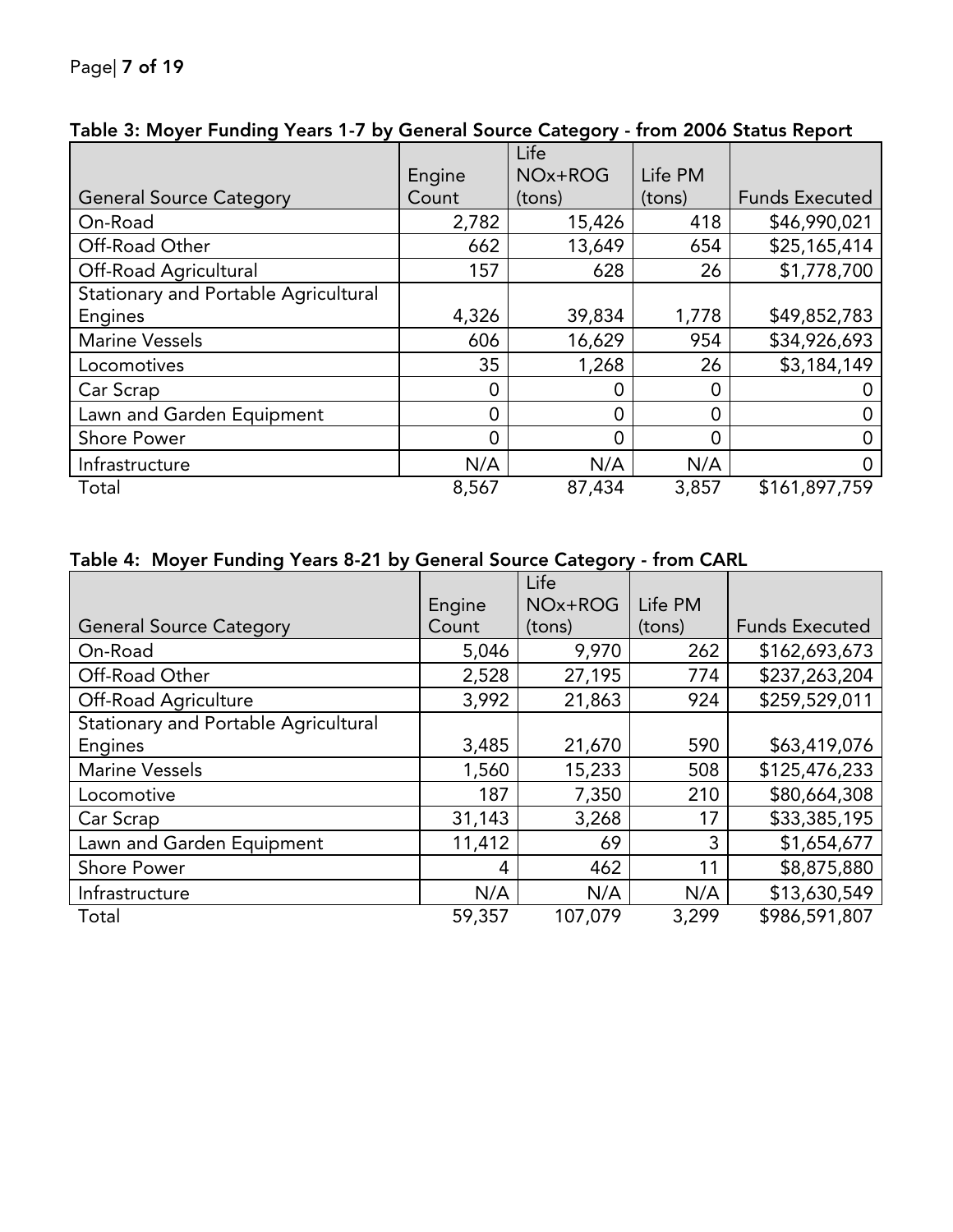|                   |        | Life    | Life      |               | Project            | <b>Total Allocation</b> |
|-------------------|--------|---------|-----------|---------------|--------------------|-------------------------|
| Funding           | Engine | NOx+ROG | <b>PM</b> | Funds         | Allocation         | (including              |
| $\mathsf{Year}^1$ | Count  | (tons)  | (tons)    | Executed      | Funds <sup>2</sup> | $admin)^3$              |
| 8                 | 4,204  | 28,285  | 867       | \$100,094,748 | \$94,977,599       | \$98,341,039            |
| 9                 | 5,625  | 14,525  | 468       | \$96,482,345  | \$91,599,870       | \$98,042,759            |
| 10                | 3,374  | 10,983  | 257       | \$93,829,973  | \$91,695,316       | \$98,215,368            |
| 11                | 9,546  | 10,043  | 265       | \$84,272,798  | \$80,461,822       | \$86,410,101            |
| 12                | 2,599  | 5,716   | 141       | \$72,136,182  | \$70,381,770       | \$75,441,596            |
| 13                | 5,570  | 6,793   | 216       | \$79,593,468  | \$72,234,034       | \$77,245,242            |
| 14                | 11,743 | 5,426   | 168       | \$74,775,654  | \$72,129,676       | \$77,230,537            |
| 15                | 3,842  | 4,893   | 175       | \$67,514,413  | \$64,812,283       | \$69,491,666            |
| 16                | 2,655  | 4,886   | 169       | \$68,424,249  | \$66,774,215       | \$71,494,364            |
| 17                | 4,764  | 4,858   | 141       | \$73,002,307  | \$69,789,975       | \$74,742,081            |
| $18*$             | 1,856  | 4,078   | 155       | \$63,898,987  | \$69,732,576       | \$74,742,081            |
| $19*$             | 2,100  | 4,506   | 182       | \$75,552,037  | \$69,821,538       | \$75,017,119            |
| $20*$             | 1,341  | 1,823   | 81        | \$31,778,522  | \$81,337,937       | \$75,056,327            |
| $21*$             | 139    | 265     | 14        | \$5,236,123   | \$84,502,684       | \$87,161,373            |
| Total             | 59,358 | 107,080 | 3,299     | \$986,591,807 | \$1,080,251,295    | \$1,138,631,651         |

**Table 5: Program Statistics by Moyer Funding Years 8-21**

1. \* Asterisk indicates the funding years that are in progress and are subject to change. Liquidated years 8 - 17 represent fully paid and operational projects.

2. Project Allocation Funds are the annual project allocation including regular Moyer, Match, Multi-district, State Reserve, Rural Assistance Program, and reported Moyer interest, but does not include administration funds.

3. Total Allocation Funds include the project and administration funds for regular Moyer, Match, Multi-district, State Reserve, Rural Assistance Program, and reported Moyer interest.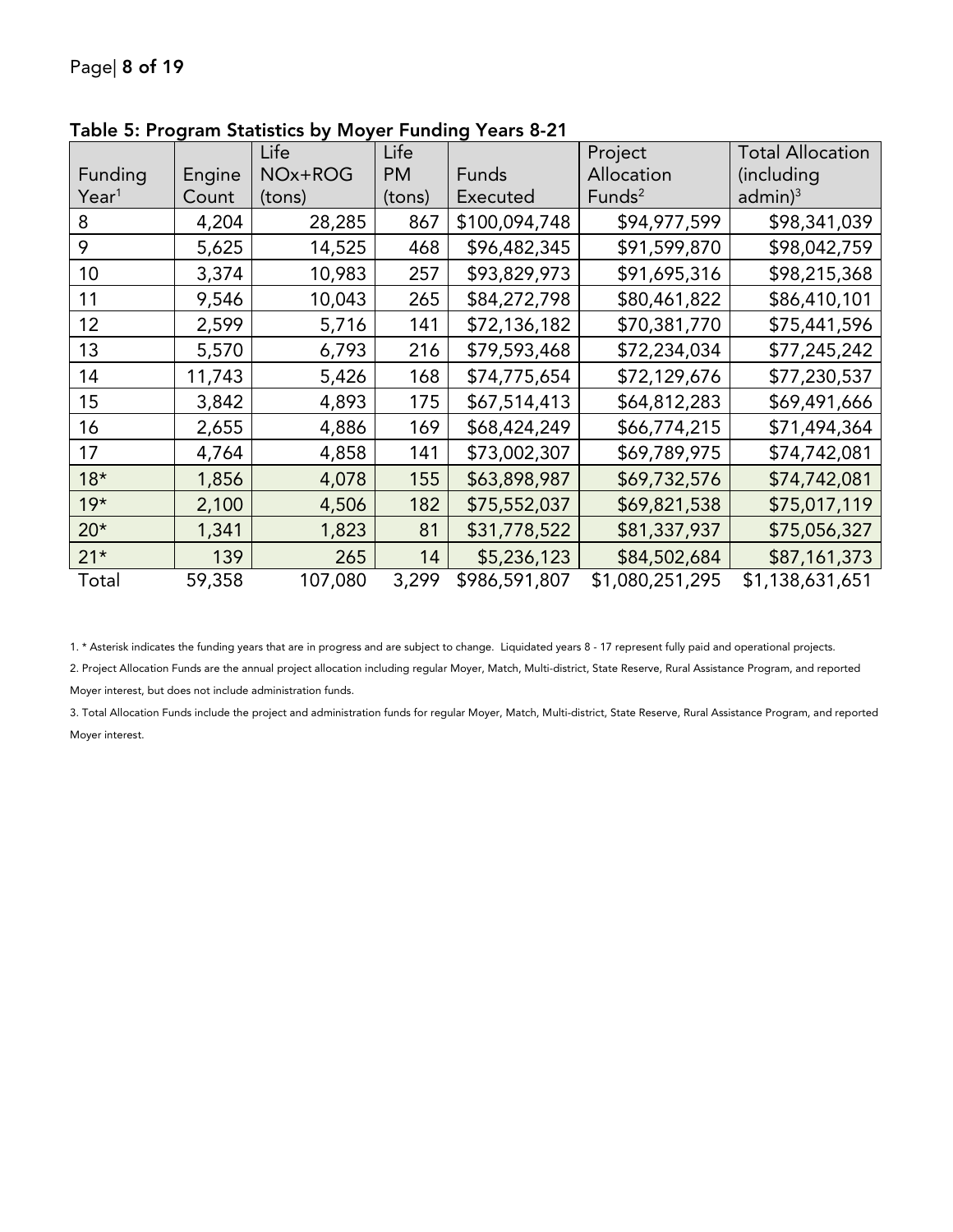### **Table 6: Program Statistics by Source Category and Project Type for Funding Years 8-21**

|                                                           |                 | Life            |                 |                       |
|-----------------------------------------------------------|-----------------|-----------------|-----------------|-----------------------|
|                                                           | Engine          | NOx+ROG         | Life PM         |                       |
| <b>Detailed Source Category</b>                           | Count           | (tons)          | (tons)          | <b>Funds Executed</b> |
| Auxiliary Power Unit - New Purchase                       |                 | 10              | 5               | \$39,033              |
| Car Scrap (VAVR) - Scrap                                  | 31,143          | 3,268           | 17              | \$33,385,195          |
| Infrastructure - Infrastructure                           | $\overline{0}$  | 0               | $\mathbf 0$     | \$13,630,549          |
| Lawn and Garden Equipment - Scrap                         | 11,412          | 69              | $\overline{3}$  | \$1,654,677           |
| Locomotives - Idle Limiting Device                        | 61              | 485             | 14              | \$770,598             |
| Locomotives - New Purchase                                | 70              | 4,682           | 133             | \$53,845,102          |
| Locomotives - Remanufacture Kit                           | 3               | 175             | 5               | \$575,163             |
| Locomotives - Repower                                     | $\overline{53}$ | 2,008           | 58              | \$25,473,446          |
| Marine Vessels - Repower                                  | 1,557           | 15,131          | 505             | \$123,413,334         |
| Marine Vessels - Retrofit                                 | 3               | 102             | 3               | \$2,062,899           |
| Marine Vessels - Shore Power                              | 3               | 230             | 5               | \$4,097,105           |
| Off-Road Equipment - Airport Ground Support - Replacement | 97              | 117             | $\ddot{\delta}$ | \$3,279,828           |
| Off-Road Equipment - Cargo Handling - Replacement         | 12              | 62              | $\overline{2}$  | \$1,001,919           |
| Off-Road Equipment - Cargo Handling - Repower             | 14              | 64              | 1               | \$1,106,428           |
| Off-Road Equipment - Cargo Handling - Retrofit            | $\mathbf{1}$    | $\overline{0}$  | $\mathbf 0$     | \$13,249              |
| Off-Road Equipment - Construction - Replacement           | 402             | 2,247           | 83              | \$59,255,022          |
| Off-Road Equipment - Construction - Repower               | 1,662           | 23,434          | 632             | \$160,880,464         |
| Off-Road Equipment - Construction - Retrofit              | 47              | 0               | 11              | \$833,310             |
| Off-Road Equipment - Forklift Engines - Retrofit          | $\overline{13}$ | $\overline{10}$ | $\mathbf 0$     | \$58,259              |
| Off-Road Equipment - Mobile Agricultural - Replacement    | 3,544           | 19,226          | 828             | \$237,057,814         |
| Off-Road Equipment - Mobile Agricultural - Repower        | 381             | 2,476           | 85              | \$20,515,192          |
| Off-Road Equipment - Mobile Agricultural - Retrofit       |                 | $\Omega$        | $\mathbf 0$     | \$5,005               |
| Off-Road Equipment - Other - New Purchase                 | 27              | 251             | 9               | \$330,569             |
| Off-Road Equipment - Other - Replacement                  | 119             | 263             | 12              | \$7,880,377           |
| Off-Road Equipment - Other - Repower                      | 41              | 701             | 15              | \$2,106,709           |
| Off-Road Equipment - Other - Retrofit                     | 25              | 13              | $\overline{2}$  | \$238,390             |
| Off-Road Equipment - Other - Shore Power                  | 1               | 232             | 6               | \$4,778,775           |
| Off-Road VIP Agriculture - Voucher                        | 66              | 160             | $\overline{11}$ | \$1,951,000           |
| Off-Road VIP Construction - Voucher                       | $\overline{2}$  | 4               | $\overline{0}$  | \$45,500              |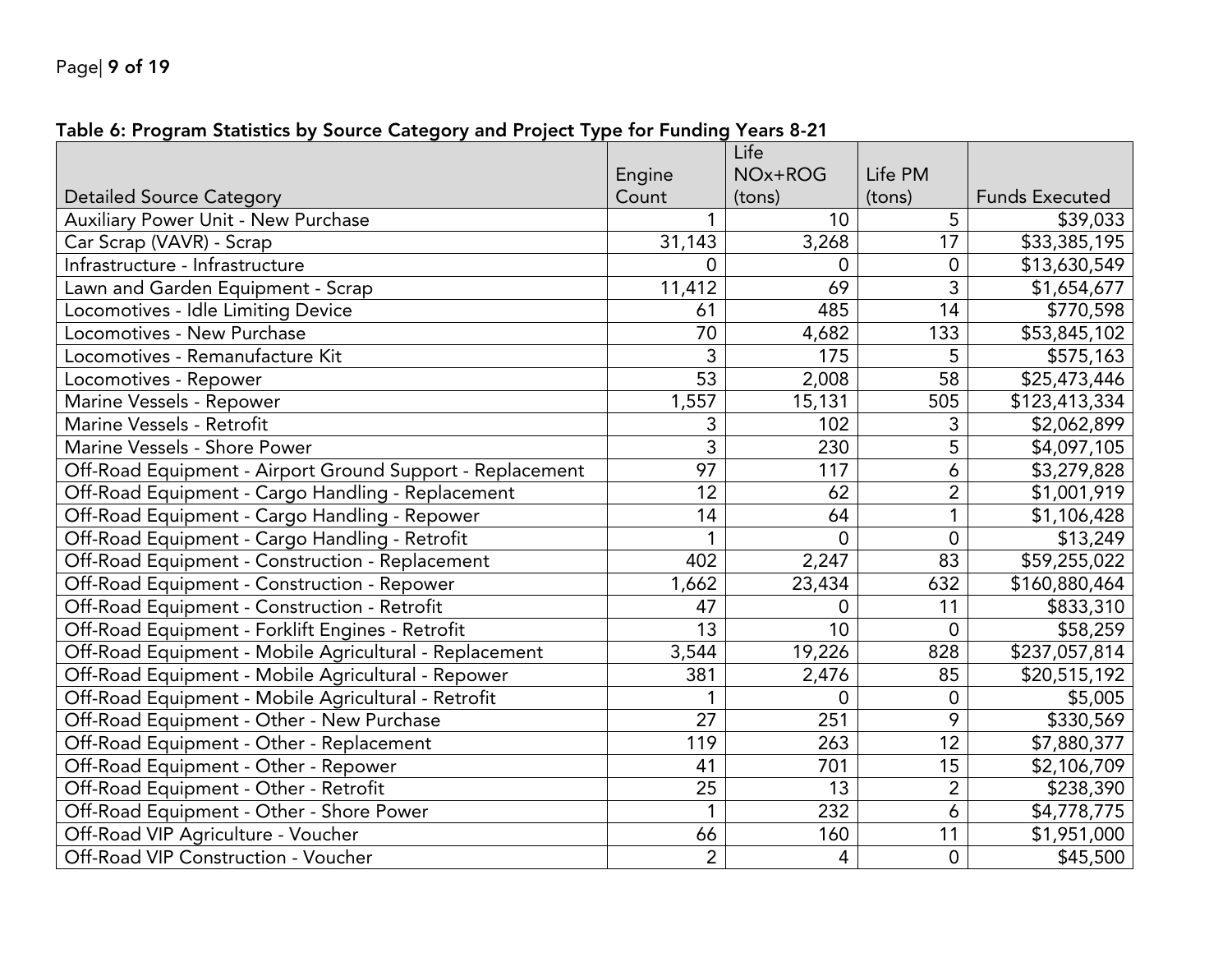|                                                             | Engine | Life<br>NOx+ROG | Life PM        |                       |
|-------------------------------------------------------------|--------|-----------------|----------------|-----------------------|
| <b>Detailed Source Category</b>                             | Count  | (tons)          | (tons)         | <b>Funds Executed</b> |
| On-Road Fleet Modernization - Replacement                   | 290    | 840             | 51             | \$26,811,574          |
| On-Road Heavy-Duty Vehicles - New Purchase                  | 615    | 1,481           | 6              | \$14,905,125          |
| On-Road Heavy-Duty Vehicles - Replacement                   | 45     | 50              | $\overline{2}$ | \$4,809,082           |
| On-Road Heavy-Duty Vehicles - Repower                       | 970    | 2,108           | 56             | \$19,884,188          |
| On-Road Heavy-Duty Vehicles - Retrofit                      | 849    | 795             | 89             | \$14,645,677          |
| On-Road TIMBER - Replacement                                | 210    | 578             | 15             | \$10,657,500          |
| On-Road Voucher Incentive Program - Replacement             |        | 0               | $\overline{0}$ | \$10,000              |
| On-Road Voucher Incentive Program - Voucher                 | 2,066  | 4,108           | 37             | \$70,931,496          |
| Stationary and Portable Agricultural Engines - New Purchase | 32     | 192             | 8              | \$179,779             |
| Stationary and Portable Agricultural Engines - Replacement  |        | 3               | 3              | \$58,105              |
| Stationary and Portable Agricultural Engines - Repower      | 3,450  | 21,463          | 579            | \$63,136,283          |
| Stationary and Portable Agricultural Engines - Tiered       |        |                 |                |                       |
| <b>Reductions</b>                                           |        | 10              |                | \$23,108              |
| Stationary and Portable Agricultural Engines - Variable     |        |                 |                |                       |
| Frequency                                                   |        | 3               | 0              | \$21,800              |
| <b>Transport Refrigeration Unit - New Purchase</b>          | 20     | 8               | $\overline{0}$ | \$118,916             |
| <b>Transport Refrigeration Unit - Retrofit</b>              | 46     | 21              | $\overline{2}$ | \$114,264             |
| Total                                                       | 59,358 | 107,080         | 3,299          | \$986,591,807         |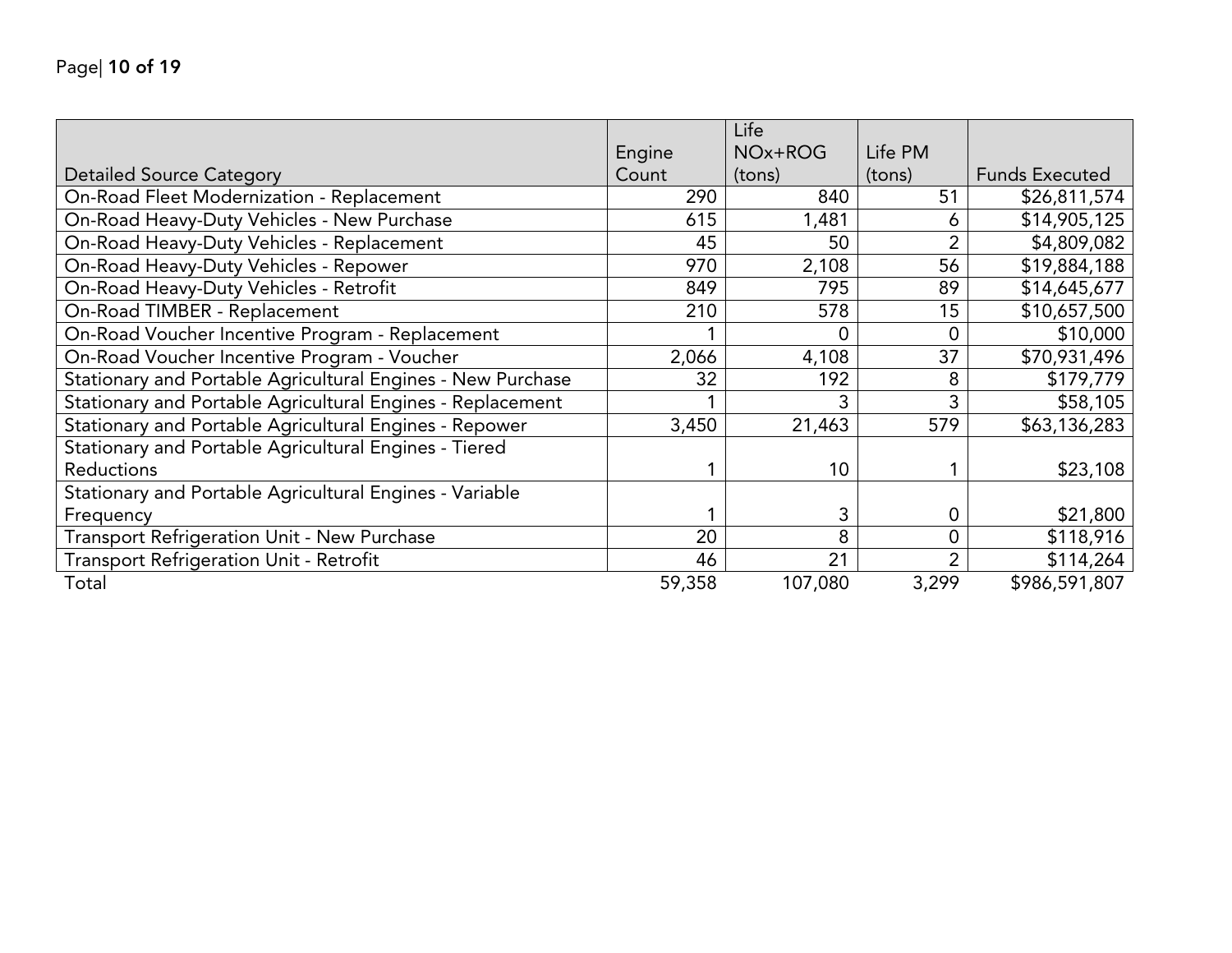|                                |                         |        | Life           |         |              |
|--------------------------------|-------------------------|--------|----------------|---------|--------------|
|                                | Vehicle/Equipment       | Engine | NOx+ROG        | Life PM | Funds        |
| <b>Source Category</b>         | Type                    | Count  | (tons)         | (tons)  | Executed     |
| <b>Stationary and Portable</b> | Agricultural            |        |                |         |              |
| <b>Agricultural Engines</b>    | Irrigation Pump         | 2,053  | 17,496         | 458.6   | \$40,146,036 |
| On-Road Heavy-Duty             |                         |        |                |         |              |
| Vehicles                       | <b>School Bus</b>       | 4      | $\overline{2}$ | 0.1     | \$533,463    |
|                                | <b>Battery Charging</b> |        |                |         |              |
| Infrastructure                 | Station                 | N/A    | N/A            | N/A     | \$7,816      |
| Off-Road - Mobile              |                         |        |                |         |              |
| Agricultural                   | Other                   | 3      | 3              | 0.3     | \$78,028     |
| Off-Road - Airport             | A/C Tugs Wide           |        |                |         |              |
| <b>Ground Support</b>          | Body                    | 9      | 13             | 0.4     | \$271,638    |
| Off-Road - Airport             |                         |        |                |         |              |
| <b>Ground Support</b>          | <b>Belt Loader</b>      | 19     | 18             | 1.0     | \$633,216    |
| Off-Road - Airport             |                         |        |                |         |              |
| <b>Ground Support</b>          | Cargo Tractor           | 62     | 57             | 3.0     | \$1,724,206  |
| Off-Road - Other               | <b>Forklifts</b>        | 28     | 252            | 8.8     | \$388,510    |
|                                | Shore-Power Ship        |        |                |         |              |
| <b>Marine Vessels</b>          | Side                    | 1      | 74             | 2.0     | \$1,600,000  |
| Lawn and Garden                | <b>Residential Lawn</b> |        |                |         |              |
| Equipment                      | Mower                   | 11,412 | 69             | 2.6     | \$1,654,677  |
|                                | Shore-Power Ship        |        |                |         |              |
| <b>Marine Vessels</b>          | Side                    | 4      | 250            | 5.3     | \$4,462,899  |
| Off-Road - Cargo               |                         |        |                |         |              |
| Handling                       | Cargo Yard Truck        | 4      | 23             | 0.0     | \$694,500    |
| Total                          |                         | 13,599 | 18,257         | 482     | \$52,194,990 |

#### **Table 7: Zero Emission Technology Projects for Moyer Funding Years 8-21**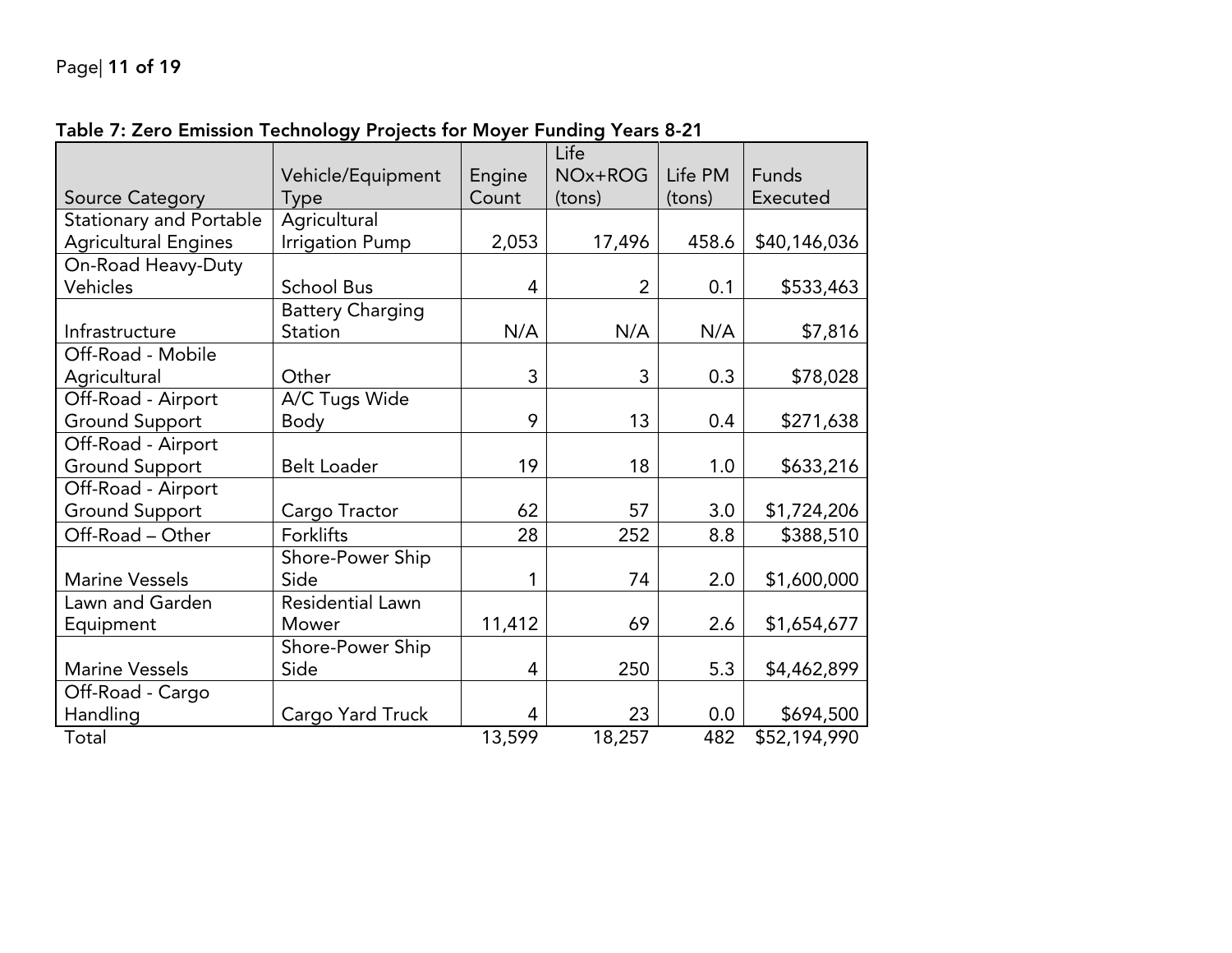|                             |                                |                | Life           |              |                          | <b>Average</b>       |
|-----------------------------|--------------------------------|----------------|----------------|--------------|--------------------------|----------------------|
|                             |                                | <b>Engine</b>  | NOx+ROG        | Life PM      | <b>Funds</b>             | Cost-                |
| <b>Air District</b>         | <b>Source Category</b>         | Count          | (tons)         | (tons)       | <b>Executed</b>          | <b>Effectiveness</b> |
|                             | On-Road                        |                | $\overline{2}$ | 0.1          | \$45,000                 | \$15,309             |
| <b>Amador County APCD</b>   | Off-Road Other                 | 3              | 16             | 0.3          | \$95,798                 | \$11,361             |
|                             | Off-Road Agriculture           | 1              | 19             | 0.6          | \$79,540                 | \$2,714              |
|                             | Total                          | 5              | 37             | $\mathbf{1}$ | \$220,338                | N/A                  |
|                             | Off-Road Agriculture           | 34             | 180            | 7.1          | \$3,550,226              | \$13,846             |
|                             | Off-Road Other                 | 35             | 142            | 7.0          | \$3,611,113              | \$15,583             |
|                             | On-Road                        | $\overline{2}$ | 1              | 0.0          | \$37,657                 | \$29,920             |
| <b>Antelope Valley AQMD</b> | Infrastructure                 | N/A            | N/A            | N/A          | \$410,806                | N/A                  |
|                             | <b>Stationary and Portable</b> |                |                |              |                          |                      |
|                             | <b>Agricultural Engines</b>    | 5              | 49             | 1.5          | \$302,816                | \$6,570              |
|                             | Car Scrap                      | 729            | 72             | 0.4          | \$729,000                | \$10,530             |
|                             | Total                          | 805            | 444            | 16           | \$8,641,617              | N/A                  |
|                             | On-Road                        | 413            | 703            | 13.6         | \$13,029,199             | \$16,017             |
|                             | <b>Marine Vessels</b>          | 351            | 8,056          | 247.0        | $\overline{$31,925,343}$ | \$10,839             |
|                             | Off-Road Agriculture           | 558            | 891            | 46.3         | \$28,160,712             | \$16,962             |
|                             | Off-Road Other                 | 343            | 2,250          | 85.5         | \$26,978,433             | \$14,027             |
| <b>Bay Area AQMD</b>        | Locomotive                     | 28             | 1,093          | 31.0         | \$13,052,454             | \$7,896              |
|                             | <b>Stationary and Portable</b> |                |                |              |                          |                      |
|                             | <b>Agricultural Engines</b>    | 6              | 18             | 0.6          | \$64,438                 | \$4,089              |
|                             | Infrastructure                 | N/A            | N/A            | N/A          | \$7,816                  | N/A                  |
|                             | Car Scrap                      | 27,266         | 2,827          | 14.6         | \$29,214,588             | \$11,021             |
|                             | Total                          | 28,965         | 15,837         | 439          | \$142,432,983            | N/A                  |
|                             | <b>Stationary and Portable</b> |                |                |              |                          |                      |
|                             | <b>Agricultural Engines</b>    | 93             | 244            | 8.9          | \$1,627,100              | \$6,223              |
|                             | Off-Road Agriculture           | 91             | 336            | 21.0         | \$2,611,452              | \$6,702              |
| <b>Butte County AQMD</b>    | On-Road                        | 25             | 42             | 1.1          | \$1,769,718              | \$110,207            |
|                             | Off-Road Other                 | 12             | 42             | 1.1          | \$555,659                | \$9,941              |
|                             | Total                          | 221            | 664            | 32           | \$6,563,929              | N/A                  |

### **Table 8: Program Statistics by Air District and Source Category for Funding Years 8-21**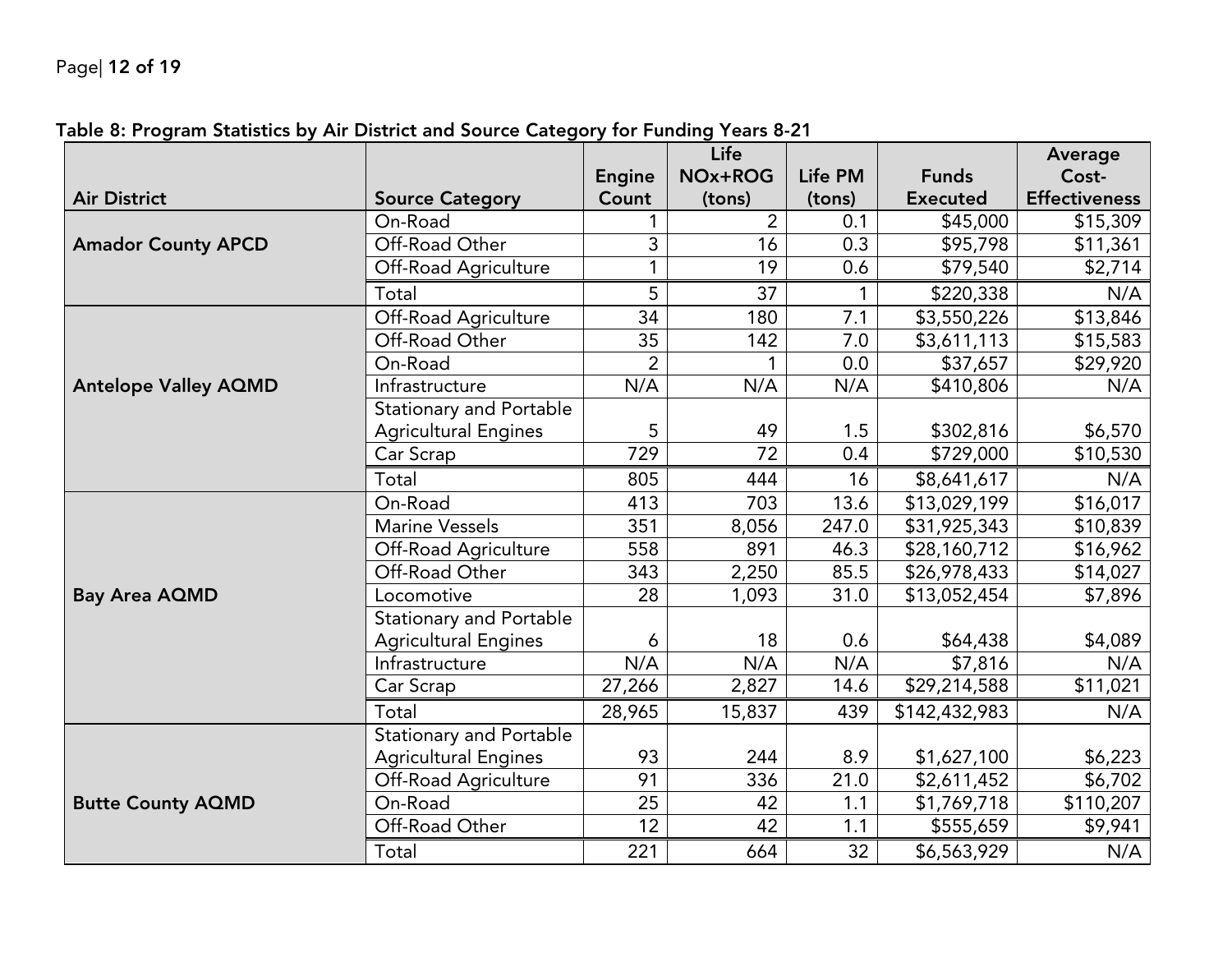|                              |                                |                | Life           |              |                 | <b>Average</b>       |
|------------------------------|--------------------------------|----------------|----------------|--------------|-----------------|----------------------|
|                              |                                | <b>Engine</b>  | NOx+ROG        | Life PM      | <b>Funds</b>    | Cost-                |
| <b>Air District</b>          | <b>Source Category</b>         | Count          | (tons)         | (tons)       | <b>Executed</b> | <b>Effectiveness</b> |
|                              | On-Road                        | 10             | 28             | 1.8          | \$934,480       | \$61,791             |
| <b>Calaveras County APCD</b> | Off-Road Other                 | $\overline{2}$ | 45             | 1.6          | \$189,839       | \$4,094              |
|                              | Lawn and Garden                |                |                |              |                 |                      |
|                              | Equipment                      | 11             | $\Omega$       | 0.0          | \$1,595         | \$13,941             |
|                              | Total                          | 23             | 73             | $\mathsf{3}$ | \$1,125,914     | N/A                  |
|                              | <b>Stationary and Portable</b> |                |                |              |                 |                      |
|                              | <b>Agricultural Engines</b>    | 175            | 1,569          | 56.9         | \$3,610,711     | \$2,811              |
| <b>Colusa County APCD</b>    | Off-Road Agriculture           | 19             | 108            | 23.9         | \$781,076       | \$5,177              |
|                              | Total                          | 194            | 1,677          | 81           | \$4,391,787     | N/A                  |
|                              | On-Road                        | 6              | 9              | 0.3          | \$564,490       | \$74,530             |
| <b>Eastern Kern APCD</b>     | Off-Road Other                 | 12             | 59             | 1.9          | \$905,636       | \$11,521             |
|                              | <b>Stationary and Portable</b> |                |                |              |                 |                      |
|                              | <b>Agricultural Engines</b>    | 23             | 49             | 1.0          | \$571,263       | \$10,791             |
|                              | Total                          | 41             | 116            | 3            | \$2,041,388     | N/A                  |
|                              | On-Road                        | 5              | 5              | 0.0          | \$696,973       | \$138,409            |
| <b>El Dorado County AQMD</b> | Off-Road Other                 | $\mathbf{1}$   | 6              | 0.2          | \$285,423       | \$30,006             |
|                              | Lawn and Garden                |                |                |              |                 |                      |
|                              | Equipment                      | 377            | $\overline{2}$ | 0.0          | \$54,602        | \$25,824             |
|                              | Total                          | 383            | 14             | $\Omega$     | \$1,036,998     | N/A                  |
|                              | On-Road                        | 8              | 4              | 0.0          | \$983,098       | \$263,833            |
|                              | <b>Stationary and Portable</b> |                |                |              |                 |                      |
|                              | <b>Agricultural Engines</b>    | 93             | 219            | 8.9          | \$1,127,992     | \$6,170              |
| <b>Feather River AQMD</b>    | Off-Road Agriculture           | 115            | 434            | 22.2         | \$4,167,147     | \$8,791              |
|                              | Off-Road Other                 | 3              | 4              | 0.2          | \$116,609       | \$14,437             |
|                              | Total                          | 219            | 662            | 31           | \$6,394,847     | N/A                  |
|                              | Off-Road Other                 | $\overline{2}$ | 9              | 0.3          | \$144,665       | \$11,647             |
| <b>Glenn County APCD</b>     | On-Road                        | 6              | $\overline{0}$ | 0.5          | \$77,556        | \$8,433              |
|                              | <b>Stationary and Portable</b> |                |                |              |                 |                      |
|                              | <b>Agricultural Engines</b>    | 163            | 523            | 18.7         | \$1,902,597     | \$3,974              |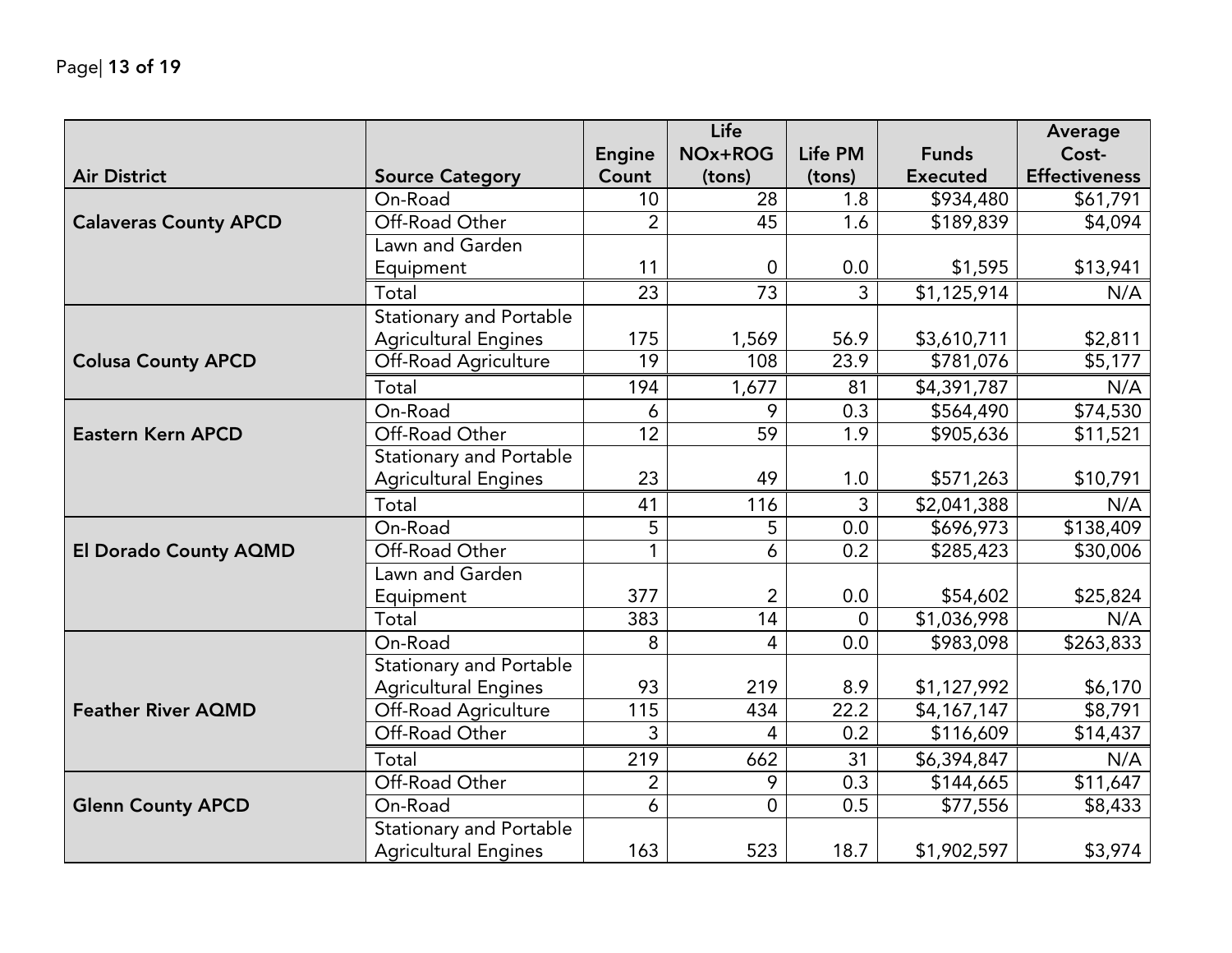|                              |                                |                | Life           |         |                 | <b>Average</b>       |
|------------------------------|--------------------------------|----------------|----------------|---------|-----------------|----------------------|
|                              |                                | <b>Engine</b>  | NOx+ROG        | Life PM | <b>Funds</b>    | Cost-                |
| <b>Air District</b>          | <b>Source Category</b>         | Count          | (tons)         | (tons)  | <b>Executed</b> | <b>Effectiveness</b> |
| <b>Glenn County APCD</b>     | Off-Road Agriculture           | 53             | 166            | 8.1     | \$1,807,396     | \$6,611              |
|                              | Total                          | 224            | 698            | 28      | \$3,932,214     | N/A                  |
|                              | <b>Stationary and Portable</b> |                |                |         |                 |                      |
|                              | <b>Agricultural Engines</b>    | 92             | 151            | 4.9     | \$1,780,752     | \$9,465              |
|                              | Off-Road Agriculture           | 78             | 208            | 9.7     | \$2,892,832     | \$8,654              |
| <b>Imperial County APCD</b>  | Off-Road Other                 |                | 3              | 0.2     | \$90,000        | \$15,462             |
|                              | Infrastructure                 | N/A            | N/A            | N/A     | \$229,559       | N/A                  |
|                              | Total                          | 171            | 363            | 15      | \$4,993,143     | N/A                  |
|                              | <b>Stationary and Portable</b> |                |                |         |                 |                      |
|                              | <b>Agricultural Engines</b>    | 3              | 3              | 0.1     | \$37,437        | \$7,937              |
| <b>Lake County AQMD</b>      | Off-Road Other                 | $\overline{2}$ | $\overline{4}$ | 0.1     | \$91,976        | \$14,023             |
|                              | On-Road                        | 6              | 10             | 1.1     | \$657,616       | \$66,028             |
|                              | Total                          | 11             | 18             | 1       | \$787,029       | N/A                  |
|                              | <b>Stationary and Portable</b> |                |                |         |                 |                      |
|                              | <b>Agricultural Engines</b>    | 25             | 152            | 5.7     | \$493,496       | \$4,760              |
|                              | Off-Road Agriculture           | 42             | 99             | 4.5     | \$1,546,120     | \$11,515             |
| <b>Lassen County APCD</b>    | On-Road                        | $\overline{2}$ | 4              | 0.1     | \$75,000        | \$15,072             |
|                              | Off-Road Other                 | 5              | 16             | 0.4     | \$303,483       | \$13,511             |
|                              | Total                          | 74             | 270            | 11      | \$2,418,099     | N/A                  |
|                              | On-Road                        | 21             | 11             | 1.2     | \$354,980       | \$12,544             |
|                              | Off-Road Agriculture           | 8              | 38             | 1.3     | \$516,995       | \$10,435             |
| <b>Mendocino County AQMD</b> | <b>Marine Vessels</b>          | 16             | 154            | 5.3     | \$881,558       | \$7,751              |
|                              | <b>Stationary and Portable</b> |                |                |         |                 |                      |
|                              | <b>Agricultural Engines</b>    | 23             | 57             | 2.2     | \$714,223       | \$13,637             |
|                              | Off-Road Other                 | 9              | 47             | 9.5     | \$653,483       | \$9,935              |
|                              | Total                          | 77             | 308            | 19      | \$3,121,239     | N/A                  |
|                              | Off-Road Other                 | 4              | 41             | 1.4     | \$155,914       | \$5,413              |
|                              | <b>Stationary and Portable</b> |                |                |         |                 |                      |
| <b>Modoc County APCD</b>     | <b>Agricultural Engines</b>    | 4              | 6              | 0.2     | \$74,032        | \$8,793              |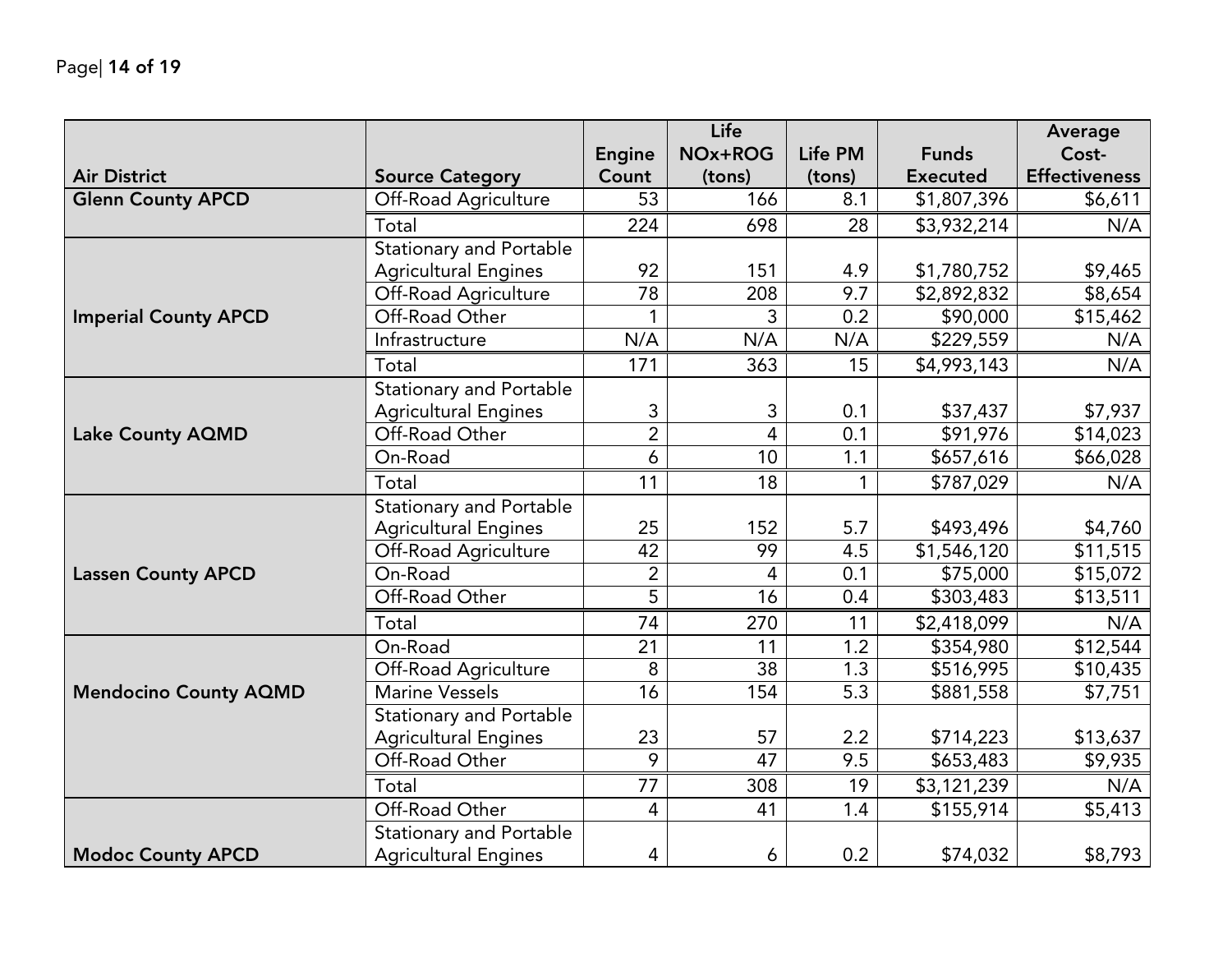|                                  |                                |                 | Life    |         |                 | <b>Average</b>       |
|----------------------------------|--------------------------------|-----------------|---------|---------|-----------------|----------------------|
|                                  |                                | Engine          | NOx+ROG | Life PM | <b>Funds</b>    | Cost-                |
| <b>Air District</b>              | <b>Source Category</b>         | Count           | (tons)  | (tons)  | <b>Executed</b> | <b>Effectiveness</b> |
| <b>Modoc County APCD</b>         | Off-Road Agriculture           | 4               | 13      | 0.6     | \$166,910       | \$7,295              |
|                                  | Total                          | 12              | 60      | 2       | \$396,856       | N/A                  |
|                                  | Car Scrap                      | 1,001           | 101     | 0.5     | \$1,186,383     | \$12,351             |
|                                  | Infrastructure                 | N/A             | N/A     | N/A     | \$1,740,520     | N/A                  |
|                                  | Locomotive                     | 2               | 242     | 14.9    | \$1,118,906     | \$6,748              |
| <b>Mojave Desert AQMD</b>        | Off-Road Other                 | 20              | 126     | 4.7     | \$2,150,745     | \$13,968             |
|                                  | On-Road                        | 3               | 12      | 5.1     | \$98,441        | \$10,845             |
|                                  | Off-Road Agriculture           | 18              | 115     | 5.3     | \$1,737,073     | \$10,380             |
|                                  | Total                          | 1,044           | 596     | 31      | \$8,032,069     | N/A                  |
|                                  | Off-Road Agriculture           | 44              | 167     | 8.2     | \$2,656,243     | \$7,397              |
|                                  | <b>Stationary and Portable</b> |                 |         |         |                 |                      |
|                                  | <b>Agricultural Engines</b>    | 43              | 154     | 4.6     | \$1,148,187     | \$6,739              |
| <b>Monterey Bay Unified APCD</b> | Off-Road Other                 | 25              | 170     | 7.3     | \$4,289,789     | \$14,563             |
|                                  | <b>Marine Vessels</b>          | 78              | 345     | 11.5    | \$4,475,685     | \$10,462             |
|                                  | Infrastructure                 | N/A             | N/A     | N/A     | \$298,143       | N/A                  |
|                                  | Total                          | 190             | 836     | 32      | \$12,868,047    | N/A                  |
|                                  | Off-Road Agriculture           | 62              | 174     | 13.3    | \$2,859,246     | \$10,401             |
|                                  | On-Road                        | 91              | 243     | 8.5     | \$4,114,637     | \$12,587             |
| <b>North Coast Unified AQMD</b>  | Off-Road Other                 | 10              | 91      | 3.0     | \$652,532       | \$7,130              |
|                                  | <b>Marine Vessels</b>          | $\overline{38}$ | 399     | 13.4    | \$2,499,636     | \$5,186              |
|                                  | Total                          | 201             | 906     | 38      | \$10,126,051    | N/A                  |
|                                  | Infrastructure                 | N/A             | N/A     | N/A     | \$21,626        | N/A                  |
|                                  | Off-Road Agriculture           | 12              | 50      | 2.2     | \$869,261       | \$11,872             |
| <b>Northern Sierra AQMD</b>      | On-Road                        | 12              | 18      | 1.5     | \$614,384       | \$20,241             |
|                                  | Off-Road Other                 | 16              | 58      | 2.1     | \$1,194,659     | \$14,307             |
|                                  | Total                          | 40              | 127     | 6       | \$2,699,931     | N/A                  |
| Northern Sonoma County APCD      |                                |                 |         |         |                 |                      |
|                                  | Off-Road Agriculture           | 62              | 79      | 5.4     | \$2,259,179     | \$15,021             |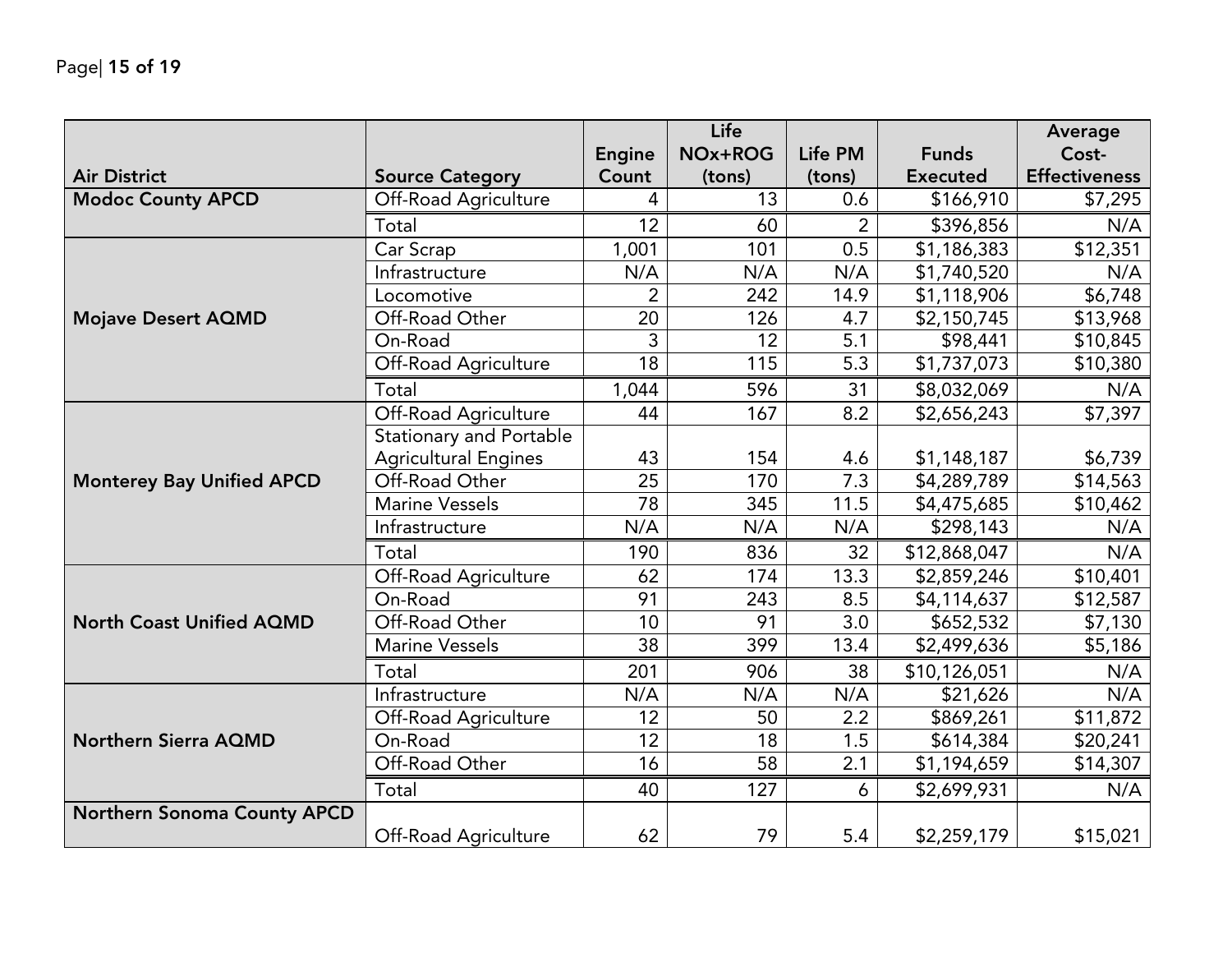|                              |                                |                 | Life    |                |                 | <b>Average</b>       |
|------------------------------|--------------------------------|-----------------|---------|----------------|-----------------|----------------------|
|                              |                                | <b>Engine</b>   | NOx+ROG | <b>Life PM</b> | <b>Funds</b>    | Cost-                |
| <b>Air District</b>          | <b>Source Category</b>         | Count           | (tons)  | (tons)         | <b>Executed</b> | <b>Effectiveness</b> |
|                              | <b>Stationary and Portable</b> |                 |         |                |                 |                      |
|                              | <b>Agricultural Engines</b>    | 21              | 24      | 0.7            | \$448,042       | \$12,969             |
|                              | On-Road                        | 5               | 14      | 0.4            | \$265,000       | \$13,560             |
|                              |                                |                 |         |                |                 |                      |
| Northern Sonoma County APCD  | Off-Road Other                 | 3               | 10      | 0.4            | \$122,100       | \$10,846             |
|                              | <b>Marine Vessels</b>          | 3               | 12      | 0.4            | \$194,100       | \$10,684             |
|                              | Infrastructure                 | N/A             | N/A     | N/A            | \$150,000       | N/A                  |
|                              | Total                          | 94              | 139     | 7              | \$3,438,421     | N/A                  |
| <b>Placer County APCD</b>    | On-Road                        | $\mathbf{1}$    |         | 0.0            | \$126,879       | \$222,028            |
|                              | Off-Road Agriculture           | 10 <sup>1</sup> | 32      | 1.1            | \$890,636       | \$19,654             |
|                              | Total                          | 11              | 32      |                | \$1,017,515     | N/A                  |
|                              |                                |                 |         |                |                 |                      |
|                              | Off-Road Agriculture           | 594             | 2,580   | 91.2           | \$49,235,612    | \$12,620             |
|                              |                                |                 |         |                |                 |                      |
|                              | Off-Road Other                 | 129             | 826     | 27.4           | \$10,211,263    | \$10,706             |
|                              |                                |                 |         |                |                 |                      |
|                              | On-Road                        | 176             | 249     | 17.2           | \$4,246,696     | \$9,664              |
| Sacramento Metropolitan      | <b>Stationary and Portable</b> |                 |         |                |                 |                      |
| <b>AQMD</b>                  | <b>Agricultural Engines</b>    | 635             | 2,303   | 69.2           | \$9,394,510     | \$6,016              |
|                              |                                |                 |         |                |                 |                      |
|                              | <b>Marine Vessels</b>          | 10              | 39      | 1.0            | \$235,786       | \$6,150              |
|                              |                                |                 |         |                |                 |                      |
|                              | Locomotive                     | 40              | 1,193   | 35.2           | \$10,703,763    | \$5,143              |
|                              |                                |                 |         |                |                 |                      |
|                              | Total                          | 1,584           | 7,191   | 241            | \$84,027,629    | N/A                  |
|                              | Off-Road Other                 | 193             | 1,290   | 44.7           | \$19,523,941    | \$13,099             |
|                              | <b>Marine Vessels</b>          | 172             | 1,077   | 36.3           | \$12,143,774    | \$11,423             |
|                              | Off-Road Agriculture           | 53              | 201     | 9.9            | \$4,140,500     | \$11,894             |
| <b>San Diego County APCD</b> | On-Road                        | 376             | 588     | 10.3           | \$10,948,447    | \$19,350             |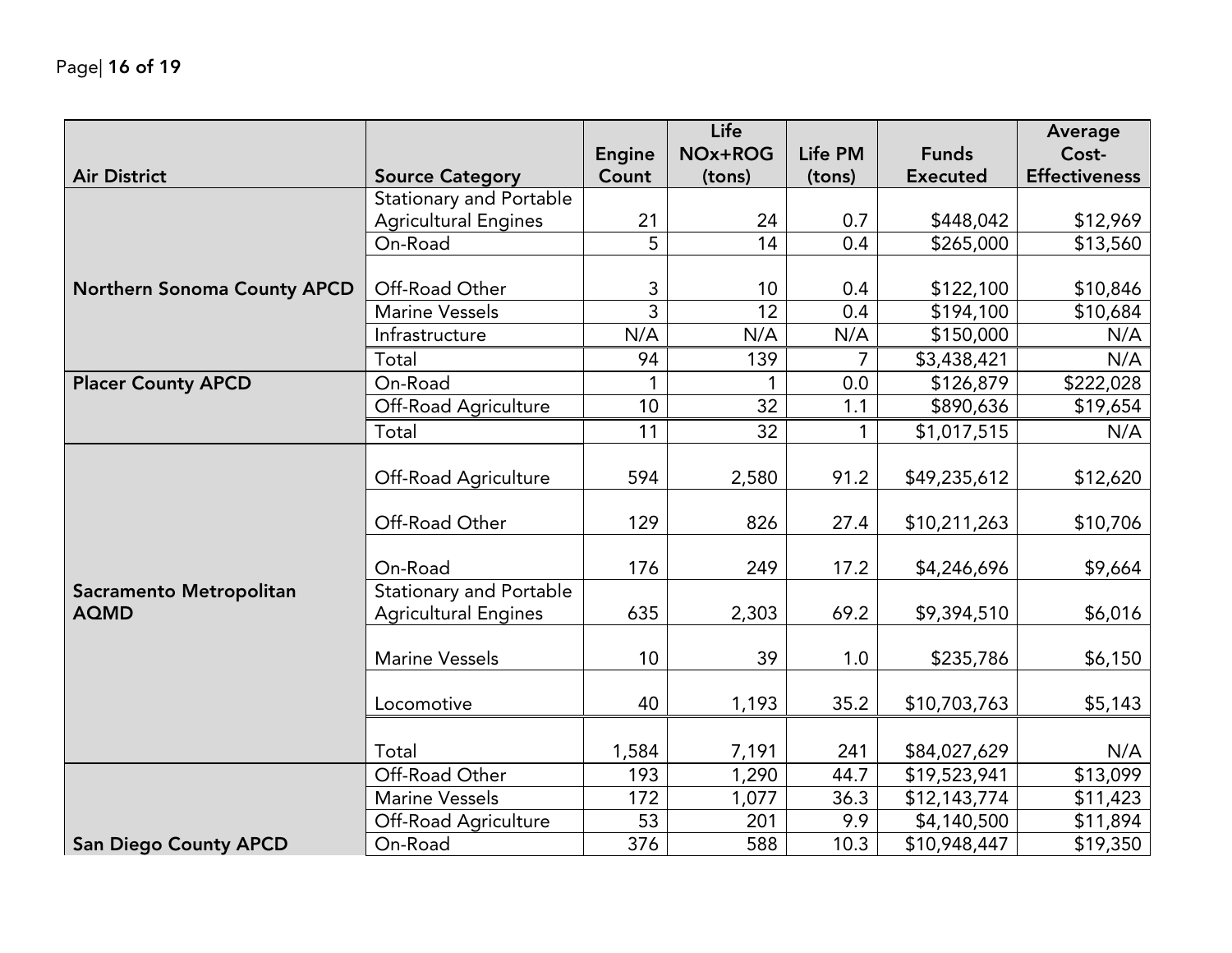|                                    |                                |                | Life    |         |                 | Average              |
|------------------------------------|--------------------------------|----------------|---------|---------|-----------------|----------------------|
|                                    |                                | <b>Engine</b>  | NOx+ROG | Life PM | <b>Funds</b>    | Cost-                |
| <b>Air District</b>                | <b>Source Category</b>         | Count          | (tons)  | (tons)  | <b>Executed</b> | <b>Effectiveness</b> |
|                                    | <b>Stationary and Portable</b> |                |         |         |                 |                      |
|                                    | <b>Agricultural Engines</b>    | 20             | 111     | 3.5     | \$543,990       | \$7,774              |
|                                    | Locomotive                     | 5              | 265     | 3.7     | \$3,027,309     | \$9,917              |
|                                    | <b>Shore Power</b>             | $\overline{2}$ | 156     | 2.9     | \$2,497,105     | \$14,320             |
|                                    | Total                          | 821            | 3,687   | 111     | \$52,825,067    | N/A                  |
|                                    | Off-Road Agriculture           | 1,056          | 10,928  | 403.3   | \$82,001,900    | \$6,097              |
|                                    | <b>Stationary and Portable</b> |                |         |         |                 |                      |
|                                    | <b>Agricultural Engines</b>    | 1,676          | 14,984  | 364.1   | \$32,152,638    | \$3,614              |
| <b>San Joaquin Valley APCD</b>     | On-Road                        | 490            | 837     | 40.6    | \$14,440,998    | \$14,146             |
|                                    | Off-Road Other                 | 89             | 1,251   | 43.7    | \$10,641,649    | \$8,765              |
|                                    | Locomotive                     | 29             | 2,002   | 57.1    | \$19,204,476    | \$4,497              |
|                                    | Total                          | 3,340          | 30,002  | 909     | \$158,441,661   | N/A                  |
|                                    | Off-Road Agriculture           | 47             | 74      | 3.7     | \$1,977,720     | \$15,896             |
|                                    | <b>Stationary and Portable</b> |                |         |         |                 |                      |
|                                    | <b>Agricultural Engines</b>    | 38             | 121     | 3.4     | \$752,399       | \$6,226              |
|                                    | Off-Road Other                 | 19             | 73      | 2.4     | \$1,265,062     | \$12,546             |
| <b>San Luis Obispo County APCD</b> | On-Road                        | 29             | 67      | 1.5     | \$1,493,941     | \$33,050             |
|                                    | Car Scrap                      | 523            | 54      | 0.3     | \$580,500       | \$11,141             |
|                                    | <b>Marine Vessels</b>          | 3              | 5       | 0.2     | \$89,563        | \$12,463             |
|                                    | Total                          | 659            | 393     | 12      | \$6,159,185     | N/A                  |
|                                    | Off-Road Agriculture           | 45             | 152     | 6.7     | \$3,231,872     | \$13,158             |
|                                    | <b>Marine Vessels</b>          | 42             | 78      | 2.7     | \$1,592,484     | \$14,428             |
|                                    | Off-Road Other                 | 15             | 77      | 3.6     | \$879,992       | \$11,415             |
| <b>Santa Barbara County APCD</b>   |                                |                |         |         |                 |                      |
|                                    | On-Road                        | 19             | 11      | 0.3     | \$710,458       | \$65,374             |
|                                    | <b>Stationary and Portable</b> |                |         |         |                 |                      |
|                                    | <b>Agricultural Engines</b>    | 25             | 120     | 3.6     | \$563,271       | \$5,929              |
|                                    | Infrastructure                 | N/A            | N/A     | N/A     | \$9,500         | N/A                  |
| <b>Santa Barbara County APCD</b>   | Car Scrap                      | 1,624          | 214     | 0.9     | \$1,674,724     | \$10,155             |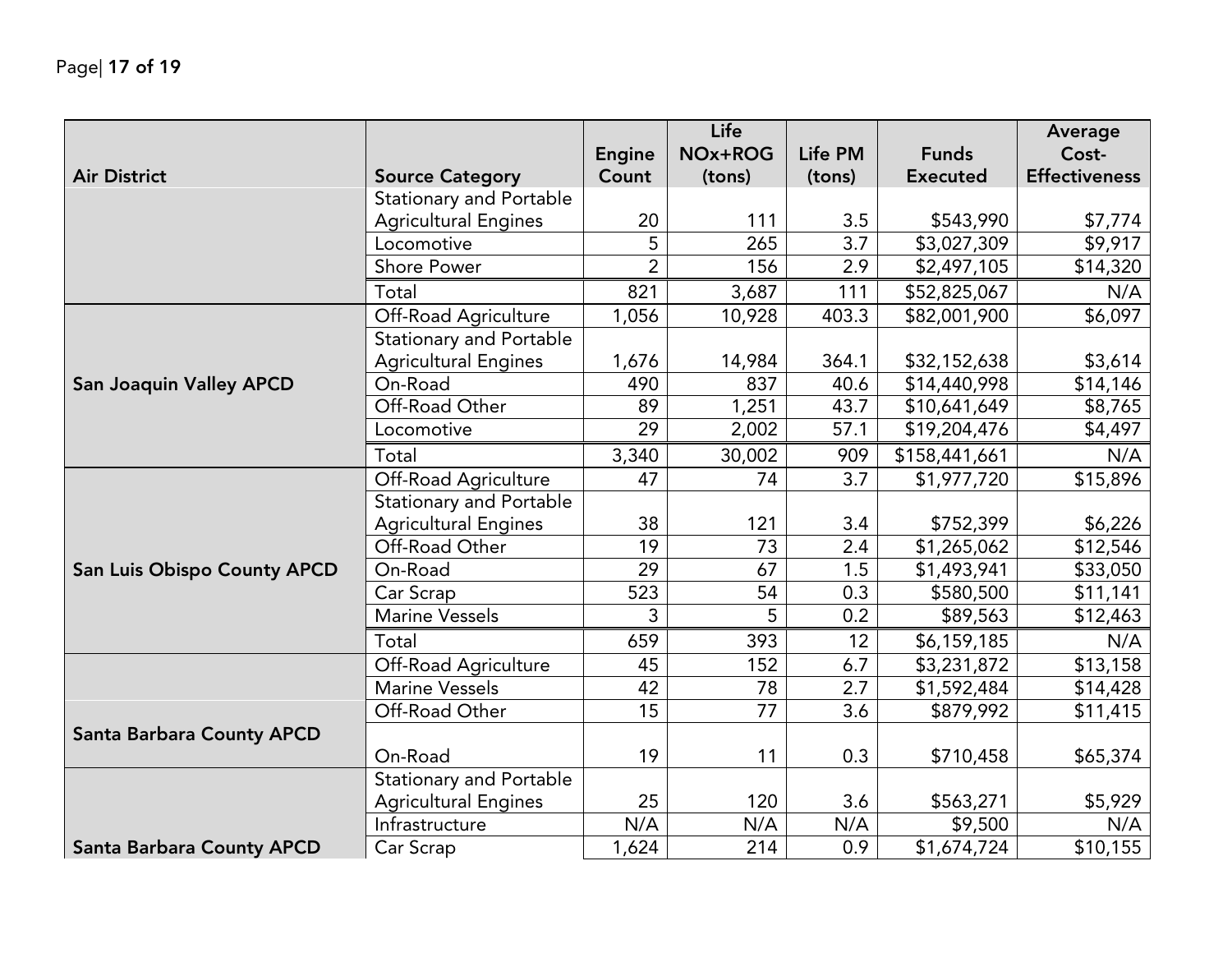|                             |                                |                 | Life    |         |                 | Average              |
|-----------------------------|--------------------------------|-----------------|---------|---------|-----------------|----------------------|
|                             |                                | <b>Engine</b>   | NOx+ROG | Life PM | <b>Funds</b>    | Cost-                |
| <b>Air District</b>         | <b>Source Category</b>         | Count           | (tons)  | (tons)  | <b>Executed</b> | <b>Effectiveness</b> |
|                             | Total                          | 1,770           | 653     | 18      | \$8,662,300     | N/A                  |
|                             | On-Road                        | 90              | 260     | 5.6     | \$4,491,657     | $\overline{$}13,408$ |
|                             | Off-Road Other                 | 24              | 88      | 4.0     | \$1,292,363     | \$9,288              |
| <b>Shasta County AQMD</b>   | Off-Road Agriculture           | 84              | 284     | 13.0    | \$3,092,880     | \$6,966              |
|                             | <b>Stationary and Portable</b> |                 |         |         |                 |                      |
|                             | <b>Agricultural Engines</b>    | 13              | 43      | 1.6     | \$229,023       | \$4,861              |
|                             | Total                          | 211             | 674     | 24      | \$9,105,923     | N/A                  |
|                             | On-Road                        | 35              | 63      | 2.0     | \$2,662,135     | \$80,731             |
|                             | Off-Road Other                 | 10              | 53      | 1.9     | \$766,000       | \$12,824             |
| <b>Siskiyou County APCD</b> | Off-Road Agriculture           | $\overline{4}$  | 39      | 1.4     | \$293,022       | \$5,034              |
|                             | <b>Stationary and Portable</b> |                 |         |         |                 |                      |
|                             | <b>Agricultural Engines</b>    | 1               | 12      | 0.4     | \$9,394         | \$552                |
|                             | Total                          | 50              | 167     | 6       | \$3,730,551     | N/A                  |
|                             | On-Road                        | 3,160           | 6,631   | 146.9   | \$96,282,586    | \$12,521             |
|                             | Off-Road Other                 | 1,512           | 19,858  | 500.5   | \$147,908,959   | \$16,323             |
|                             | Off-Road Agriculture           | 307             | 2,130   | 100.4   | \$33,204,806    | \$10,577             |
|                             | <b>Marine Vessels</b>          | 740             | 4,516   | 169.6   | \$64,276,494    | \$11,685             |
|                             | <b>Stationary and Portable</b> |                 |         |         |                 |                      |
| <b>South Coast AQMD</b>     | <b>Agricultural Engines</b>    | 6               | 67      | 1.0     | \$279,922       | \$6,006              |
|                             | Infrastructure                 | N/A             | N/A     | N/A     | \$10,762,579    | N/A                  |
|                             | <b>Shore Power</b>             | $\overline{2}$  | 306     | 8.1     | \$6,378,775     | \$14,958             |
|                             | Lawn and Garden                |                 |         |         |                 |                      |
|                             | Equipment                      | 11,024          | 67      | 2.6     | \$1,598,480     | \$14,850             |
|                             | Locomotive                     | 83              | 2,555   | 68.6    | \$33,557,401    | \$9,593              |
|                             | Total                          | 16,834          | 36,129  | 998     | \$394,250,002   | N/A                  |
|                             | On-Road                        | 10 <sup>1</sup> | 68      | 0.5     | \$782,469       | \$12,072             |
|                             | Stationary and Portable        |                 |         |         |                 |                      |
| <b>Tehama County APCD</b>   | <b>Agricultural Engines</b>    | 47              | 140     | 7.8     | \$996,042       | \$6,531              |
|                             | Off-Road Agriculture           | 61              | 186     | 10.0    | \$2,133,075     | \$10,058             |